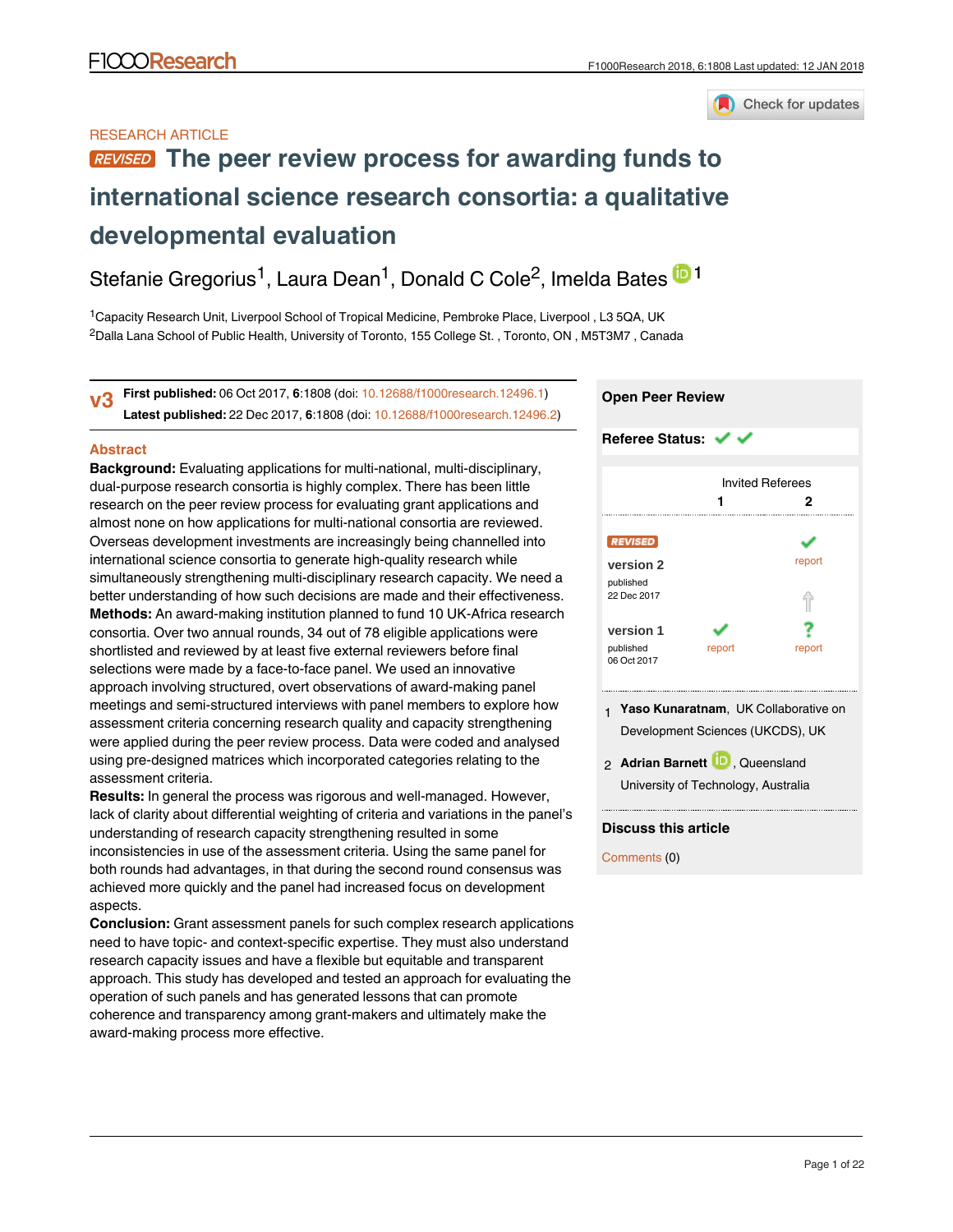**Corresponding author:** Stefanie Gregorius (Stefanie.Gregorius@lstmed.ac.uk)

**Author roles: Gregorius S**: Conceptualization, Data Curation, Formal Analysis, Investigation, Methodology, Project Administration, Resources, Writing – Original Draft Preparation, Writing – Review & Editing; **Dean L**: Conceptualization, Data Curation, Formal Analysis, Investigation, Methodology, Resources, Writing – Review & Editing; **Cole DC**: Investigation, Methodology, Resources, Validation, Writing – Review & Editing; **Bates I**: Conceptualization, Formal Analysis, Funding Acquisition, Investigation, Methodology, Project Administration, Resources, Supervision, Writing – Original Draft Preparation, Writing – Review & Editing

**Competing interests:** No competing interests were disclosed.

**How to cite this article:** Gregorius S, Dean L, Cole DC and Bates I. **The peer review process for awarding funds to international science research consortia: a qualitative developmental evaluation** *F1000Research* , **6**:1808 (doi: [\\$version.doi](http://dx.doi.org/$version.doi))

**Copyright:** © 2018 Gregorius S *et al*. This is an open access article distributed under the terms of the [Creative Commons Attribution Licence,](http://creativecommons.org/licenses/by/4.0/) which permits unrestricted use, distribution, and reproduction in any medium, provided the original work is properly cited. Data associated with the article are available under the terms of the [Creative Commons Zero "No rights reserved" data waiver](http://creativecommons.org/publicdomain/zero/1.0/) (CC0 1.0 Public domain dedication).

**Grant information:** This work was funded through the Royal Society by the Department for International Development, UK (grant number 203041-101).

*The funders had no role in study design, data collection and analysis, decision to publish, or preparation of the manuscript.*

**First published:** 06 Oct 2017, **6**:1808 (doi: [10.12688/f1000research.12496.1](http://dx.doi.org/10.12688/f1000research.12496.1))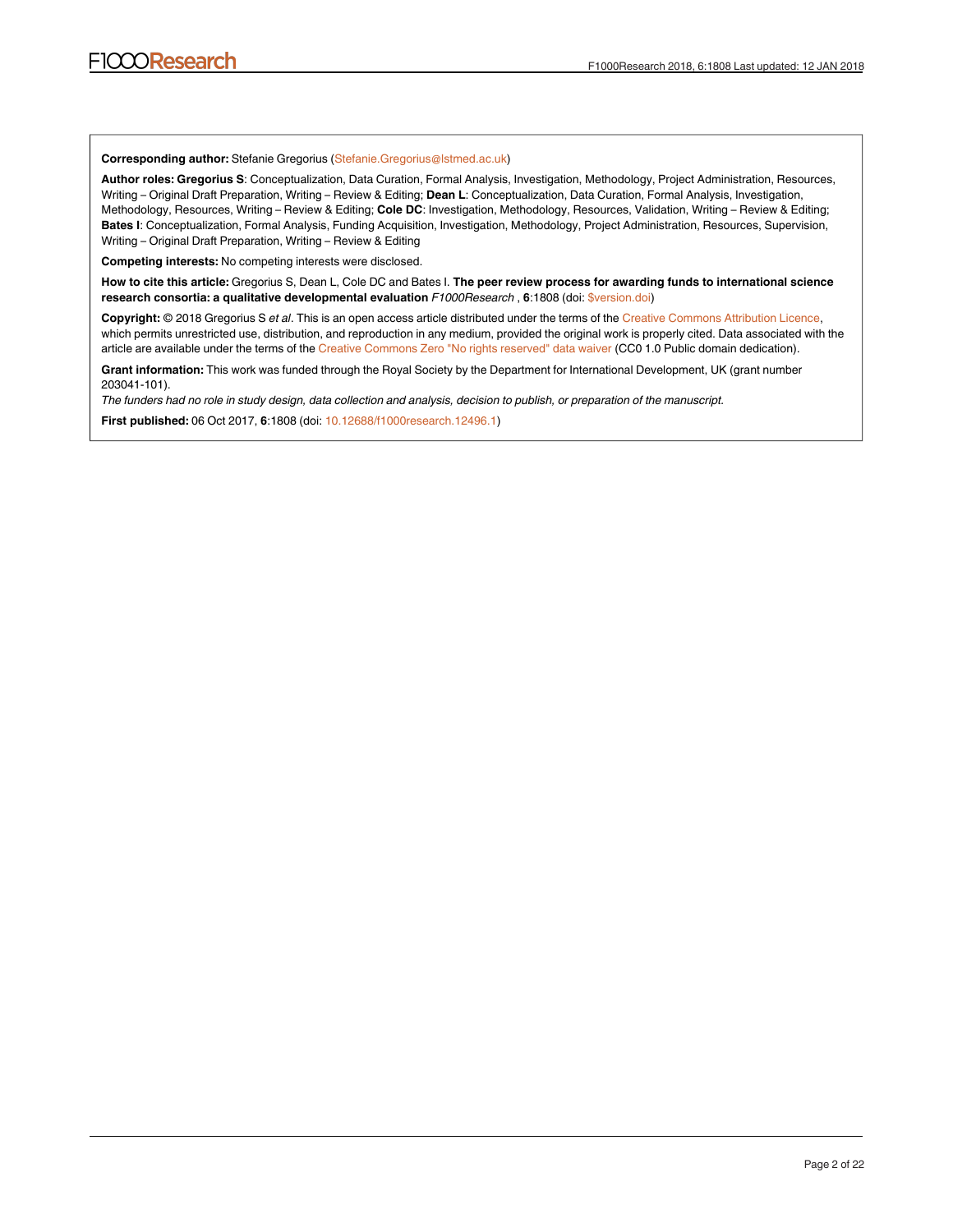# **Amendments from Version 2** *REVISED*

We have:

a) included a new reference [\(Demicheli & Di Pietrantonj, 2007](#page-12-0)) to the article

b) removed a double full stop in the Discussion

**See referee reports**

# **Introduction**

The use of peer review by expert panels is a well established method for assessing scientific research and for evaluating grant applications (Abdoul *et al*., 2012; Coryn *et al*[., 2007; Lawrenz](#page-12-0)  *et al*[., 2012; Wooten](#page-12-0) *et al*., 2014). Most of the literature on peer review focusses on how to ensure transparency and reliability in editorial peer review. However, except for [Lamont's](#page-12-0)  [\(2009\)](#page-12-0) in-depth work, a Cochrane review [\(Demicheli &](#page-12-0)  [Di Pietrantonj, 2007](#page-12-0)) and a recent review ([Guthrie](#page-12-0) *et al.*, 2017), little research has been conducted into the peer review process of grant applications; the few studies that have been conducted focused on individual research projects ([Abdoul](#page-12-0) *et al*., 2012) and national research collaborations ([Klein & Olbrecht, 2011](#page-12-0)).

Overseas aid investments in science and technology are increasingly being channelled into international consortia models ([El Ansari](#page-12-0) *et al.*, 2007; [UKCDS, 2015](#page-12-0)). Such research consortia usually comprise research institutions in high-income countries (HIC) and low- and middle-income countries (LMIC). Such consortia generally aim to generate innovative science through world class research and to strengthen research capacity at the individual, institutional and national/international level. For the HIC country partners, these collaborations provide a rich experience and understanding of working in developing countries and opportunities to adapt innovations for different contexts. The LMIC institutions benefit from exposure to a diversity of world class equipment and facilities that help strengthen individual and institutional research capacity (Dean *et al*[., 2015](#page-12-0); Syed *et al*[., 2012](#page-12-0)).

Much of the literature on peer review has focussed on review of articles for publication. Peer review by panels evaluating research applications has received much less attention ([Klein & Olbrecht, 2011](#page-12-0)) and we could find no publications about the peer review process for multi-national science consortia. There is therefore almost no evidence to guide good practice for peer review of these complex applications. In order to select consortia for funding, peer review panels have to assess consortia's potential for achieving the dual aims of generating high quality science and strengthening LMIC research capacity at all three levels (i.e. individual, institutional, societal). These aims are complex and interlinked, and so the review panel need

to have topic- and context-specific expertise and a flexible but equitable approach [\(Wessely, 1998\)](#page-12-0). Given the amount of money invested globally in trans-national research consortia, there is a pressing need to understand how funding decisions are made and to develop an evidence base that can help to promote coherence and transparency within and among grant-makers, to ultimately make the process more effective.

This article describes the use of qualitative research to explore the peer review process used for awarding grants to ten multinational natural science research consortia. The scheme was specifically designed and budgeted to support ten consortia which were funded through a UK grant-making institution over two annual rounds of applications (2014 and 2015). Each consortium consists of three research institutions in sub-Saharan Africa (SSA) and one in the United Kingdom (UK). Applications were restricted to three research priority areas: renewable energy, soil-related science and water and sanitation. In addition to generating high-quality research, a key goal of the programme was to strengthen the research capacity of universities and research institutions in SSA by strengthening research infrastructure and the development of sustainable research networks. This was to be achieved by establishing multidisciplinary partnerships between the UK and SSA, strengthening research training capacity in SSA and establishing a PhD scholarship scheme with shared UK-SSA supervision.

The study into the peer review process was conducted by the Capacity Research Unit (CRU) at the Liverpool School of Tropical Medicine (LSTM). CRU is an independent research team, external to the grant-making body. CRU's role was to undertake a developmental evaluation of the programme, conduct research into the research capacity strengthening processes of the programme and generate learning that could be used to improve the programme in (near to) real-time. Developmental evaluation [\(Patton, 2011](#page-12-0)) is an evaluation approach that helps to introduce change within uncertain and complex environments. It provides feedback to programme staff to inform a quality improvement loop. Consequently, this paper describes the process for selecting consortia in round one and using learning from this round to adjust the round two selection process. The research focused on exploring how closely the peer review selection process matched the overall goal of the programme, how reviewers used the assessment criteria and how final funding decisions were reached.

# **Methods**

In the absence of validated, published methods for research in evaluating peer review of multi-national research consortia, we applied relevant, well-established, qualitative research methods to collect data at three stages of the selection process: preaward document review, observation of the award-making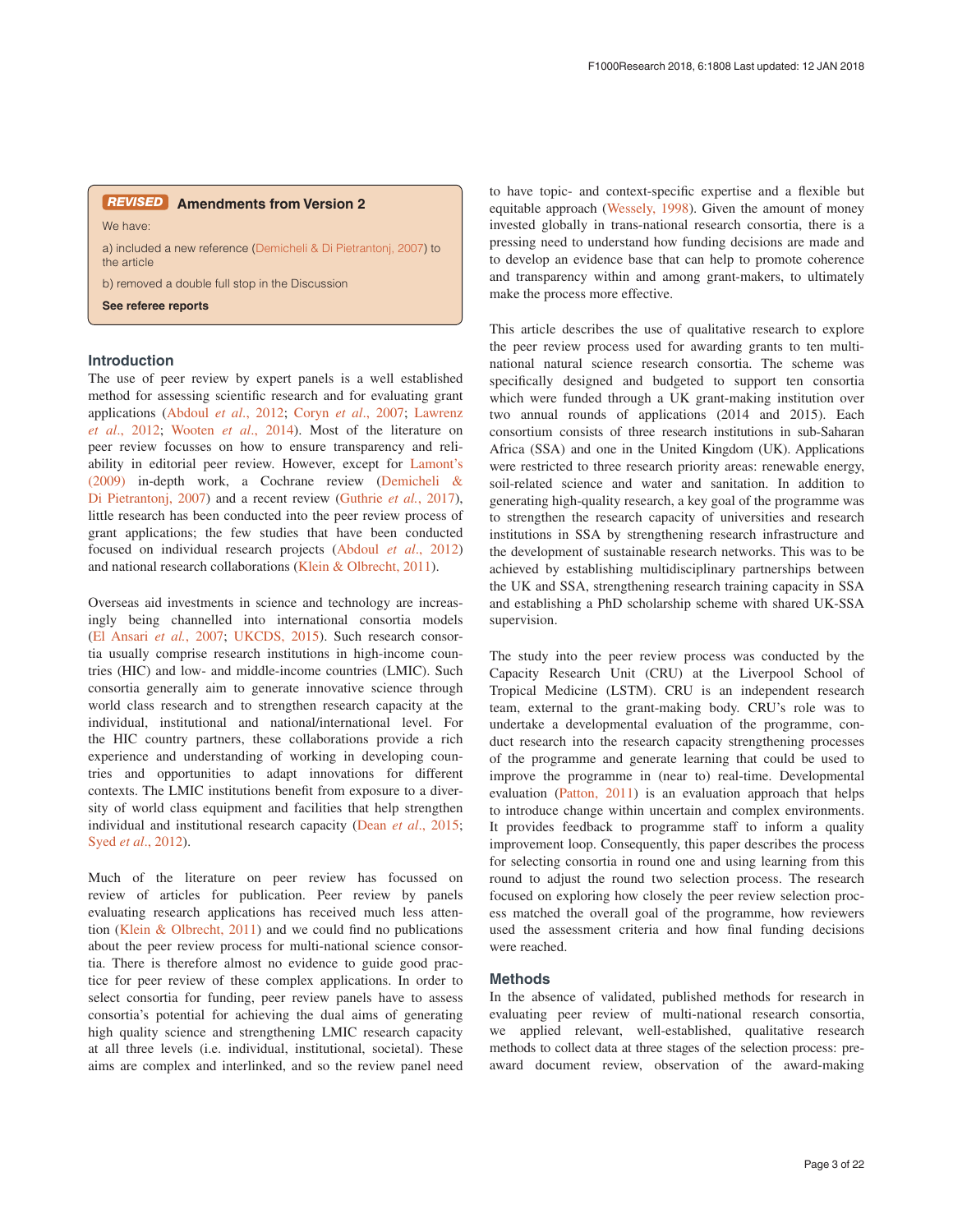<span id="page-3-0"></span>panel meetings and post-award interviews with panel members. The selection panel consisted of 20 peer reviewers. The face to face meetings of the panel were attended in person by 17 (round one) and 16 (round two) reviewers. Panel members unable to attend the face to face meeting provided written comments. The panel comprised three women and 14 men (round one) and three women and 13 men (round two). Three reviewers for each round were from Africa and the rest were from the UK or European Union. Their expertise covered water and sanitation (two per round), soil science (two per round), renewable energy (seven per round) and other relevant disciplines (5–6 per round).

Structured overt observations of the two panel meetings were carried out to systematically document the process [\(Supplementary](#page-11-0) [file 1](#page-11-0) and [Supplementary file 2](#page-11-0)) and semi-structured interviews ([Supplementary file 3](#page-11-0)) were conducted with purposively selected panel members after the meetings. The interviews were designed to gain in-depth understanding of how the assessment criteria were understood and used and perceptions about the overall selection process. They were also used to validate data obtained from observations of the selection panel meetings.

# Document reviews

Among the 73 eligible applications (26 in round one, 47 in round two) submitted to the award-making institution, 34 were shortlisted for full review (15 in round one, 19 in round two): 6/6 (round one/round two) in renewable energy, 4/8 in soil-related science, and 5/5 in water and sanitation. Each eligible application was scored by three panel members who were assigned applications on the basis of their relevant expertise. Applications that met the assessment criteria and had highest scores were shortlisted. Each shortlisted application was reviewed by at least five external specialists and their comments taken into consideration during the final selection meeting.

Guidance notes for panel members on the conduct of the face to face meeting and the assessment criteria, and summary details of the shortlisted applications for both rounds, were provided to us by the grant-awarding institution. We were not involved in the shortlisting process. We used a pre-designed matrix to extract information from the panel guidance notes about the assessment criteria against which applications were to be judged, the role of the panel members, the role of the panel chair and the panel code of conduct.

# Observation of peer review selection panel meetings

Overt observation of the panel meetings involved the direct observation ([Lamont, 2009;](#page-12-0) [McNaughton](#page-12-0) *et al*., 2013) of the panel in their natural setting; as observer-researchers we did not

participate in the process. The observations of each panel review meeting were conducted by three (round one) or two (round two) researchers. The researchers gave a brief presentation at the beginning of each meeting outlining the role of CRU within the programme and the purpose of their observations during the panel meetings. Panel members were given the opportunity to ask questions and the researchers gave an undertaking to maintain confidentiality and anonymity.

An iterative approach was used for the observation of the round one panel meeting to allow flexibility in the research approach. This was important as there was no published relevant research in this area and there were no appropriate data collection tools or findings that could be used or adapted. We used the assessment criteria in the panel guidance document to develop tools that enabled data to be collected against each criterion during observation of the selection panel meeting (see box 1 and [box 3](#page-4-0)). In addition, the data collection for the observation of the panel meeting for the first round of shortlisted applications was partially influenced by a Swedish Research Council publication that broadly explored the *modus operandi* of its evaluation panels [\(Ahlquist](#page-12-0) *et al*., [2013\)](#page-12-0). This document primarily influenced the development and content of observation matrices used for note-taking during the overt observation.

## **Box 1. Selection criteria presented at the start of the peer review panel meeting**

# *Primary considerations*

- Quality of the research
- Quality of the research teams involved
- Quality of candidates for PhD scholarships (if already identified)
- Quality of the training/supervision plans for:
	- o PhD Students covered by scholarships
	- o Wider training programme for other researchers and technicians

#### *Additional considerations:*

- Indication of host institutions' capability and willingness to utilise the programme for the development of their own research strategy
- Diversity: good spread across the SSA region, including non-Anglophone countries
- Spread across the three priority research areas
- Support for early to mid-career scientists
- Support for female scientists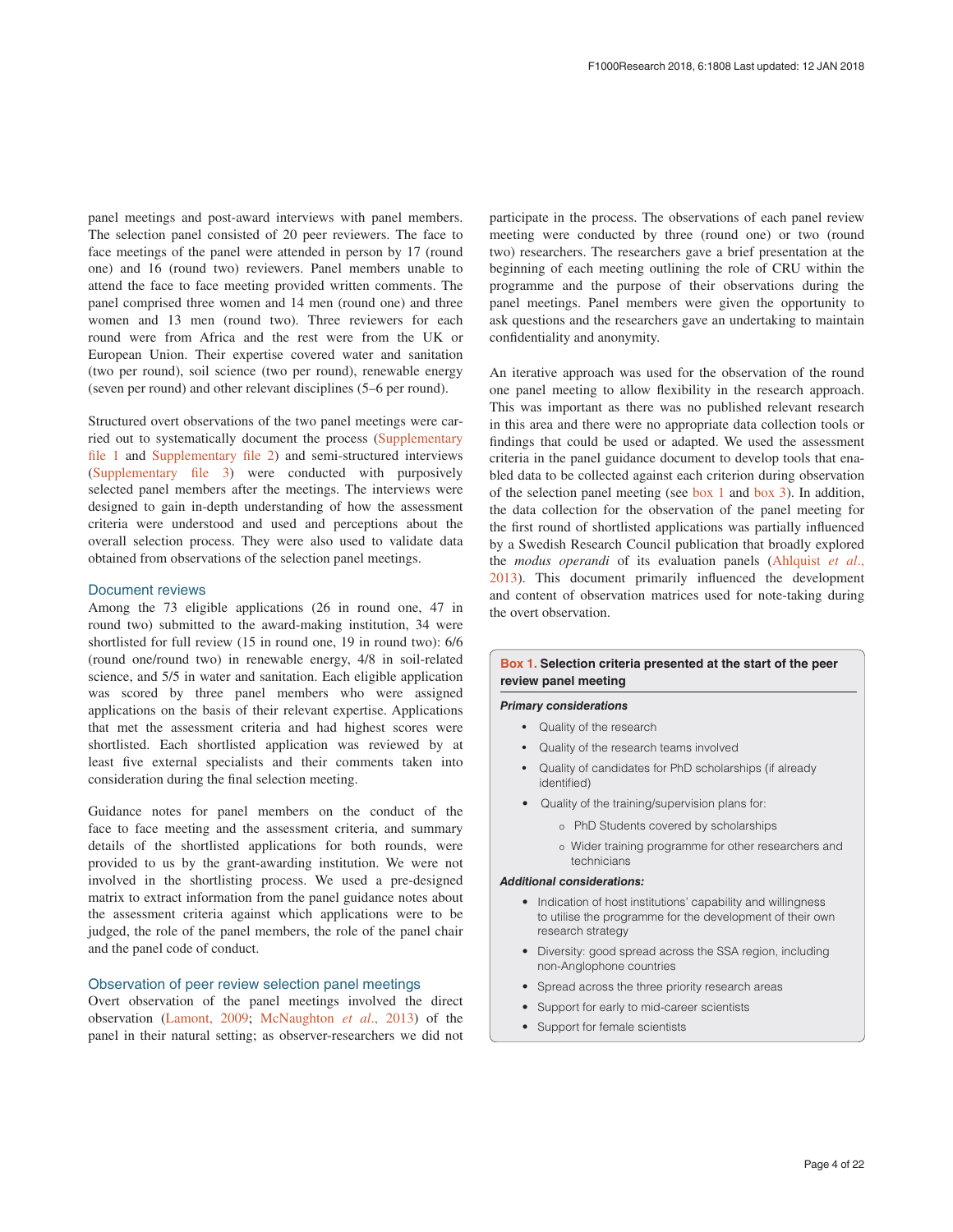<span id="page-4-0"></span>

| Box 2. Summary of findings from round one and actions taken by grant making organisation                                                       |                                                                                                                                                                                                                                                                                                                                                                                                                                                             |                                                                                                                                                  |  |  |  |  |  |
|------------------------------------------------------------------------------------------------------------------------------------------------|-------------------------------------------------------------------------------------------------------------------------------------------------------------------------------------------------------------------------------------------------------------------------------------------------------------------------------------------------------------------------------------------------------------------------------------------------------------|--------------------------------------------------------------------------------------------------------------------------------------------------|--|--|--|--|--|
| <b>Findings from round one</b>                                                                                                                 | <b>Recommendations for changes</b>                                                                                                                                                                                                                                                                                                                                                                                                                          | Actions taken by grant makers for<br>round two                                                                                                   |  |  |  |  |  |
| Some inconsistencies in assessment<br>criteria with little explanation on<br>importance and weighting                                          | Panel guidance notes for round two should include<br>more details about the assessment criteria, including<br>weightings                                                                                                                                                                                                                                                                                                                                    | Clarity and specificity of assessment<br>criteria guidelines were improved<br>(see box 3 for details)                                            |  |  |  |  |  |
| The focus and order of discussion was<br>slightly different for each application                                                               | Develop a more standardised approach/guidance to<br>ensure that all assessment criteria and their differential<br>weightings are discussed adequately and in order.<br>A possible approach could be:<br>- all priority assessment criteria presented by main and<br>secondary speakers<br>- any other comments not covered in the assessment<br>criteria by main and secondary speakers<br>- consultation of all panel members until decision is<br>reached | Clarity and specificity of assessment<br>criteria guidelines were improved<br>(see box 3 for details)                                            |  |  |  |  |  |
| Most of the panel members were<br>UK-based, although the programme<br>goal is to strengthen science research<br>capacity in sub-Saharan Africa | Diversify panel composition to include more panel<br>members from SSA and non-Anglophone backgrounds                                                                                                                                                                                                                                                                                                                                                        | Panel members were the same for<br>both rounds although there were<br>some differences in availability and<br>attendance between the two rounds. |  |  |  |  |  |

# **Box 3. Assessment criteria provided for panel members for round two (revised based on experiences from round one)**

- 1. Applications should initially be assessed based on scientific strengths by considering the following points:
	- Excellent quality of overall research programme
	- Strong individual research projects
	- Strong research background of scientists
	- Strong track record of host institutions
	- Excellent quality of proposed PhD research projects (including how well they integrate with overall research project)
	- Financial plan
- 2. Once the scientific strength of the application has been determined then the strength of capacity strengthening should be assessed considering the following points:
	- Host institutions have capability and resolve to utilise the programme for the long-term development of their own research strategy/aspiration
	- Wider training programme for other researchers and laboratory technicians
	- Clearly research active lead members
	- Likelihood that support will lead to institutional changes and long-term benefits for the African partners
- 3. Additional points to consider:
	- Consortium lead members who are female
	- Africa lead members that are early to mid-career scientists
	- Multi-disciplinary applications
	- Inclusion of non-Anglophone countries

For the round one panel meeting, two separate matrices were used to capture data on a) the contents of each application and b) panel members' contributions and interactions [\(Supplementary](#page-11-0)  [file 1](#page-11-0)). The matrices ensured data were captured for assessment

criteria areas of scientific excellence, research capacity strengthening and additional criteria (e.g. gender, career stage). It also enabled information to be captured on the selection process and panel members' contributions (e.g. the process and format used to discuss each application, time spent on various aspects of each application including applicants' demographic and professional backgrounds, details of how and which assessment criteria were used and discussed and other communication among the panel members).

For the round two panel meeting, the observation matrices were revised based on lessons learned from observation of the round one meeting. The main changes were to combine the two matrices into one with sub-divisions for key assessment themes (scientific strength, research capacity strengthening, other assessment criteria, themes not covered in assessment criteria). This matrix was completed for each shortlisted application as it was discussed by the panel members [\(Supplementary file 2](#page-11-0)). The observation of the round two panel meeting used the same researcher's observation guide as in round one to ensure methodological consistency. As in round one, the round two observation focussed on processes and contents, verbal and non-verbal communication of panel members and any other relevant observations, with particular emphasis on which and how assessment criteria were used. This was because the award-making institution had made adjustments to the assessment criteria - to improve clarity and to make it compulsory to include strengthening of laboratories - based on our recommendations after the first panel meeting.

*Data management and analysis of panel meeting observations.* All the researchers' hand-written observation notes were transferred onto an Excel spreadsheet. These data were coded and analysed under the *a priori* categories of 'assessment criteria' and 'other observations'. Items with the same code that emerged from the data were amalgamated into themes during debriefing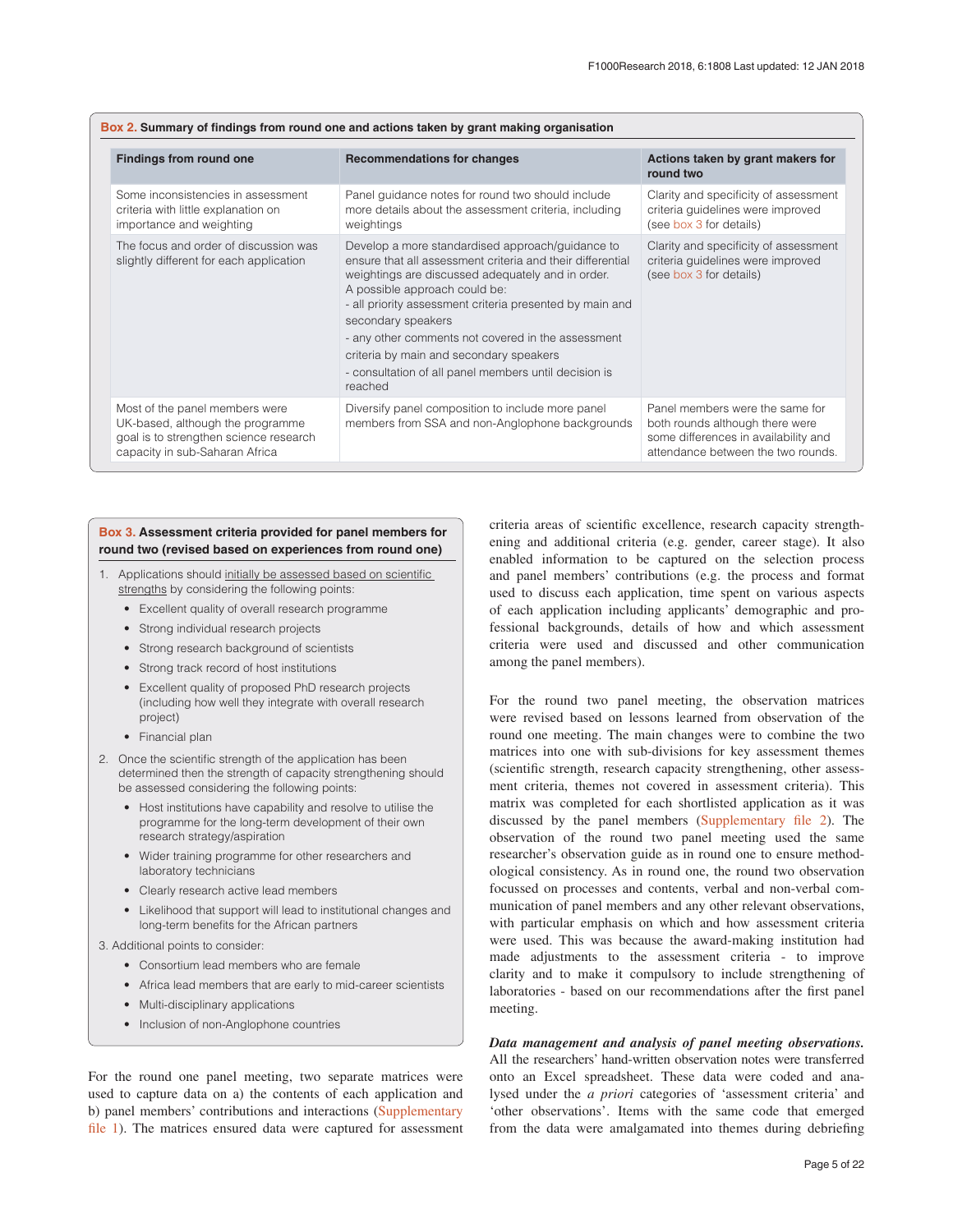discussions among the researchers after each panel meeting observation. This process facilitated a balanced interpretation of the data and helped reduce the subjectivity of the researchers' interpretations. The frequency with which key items were discussed at the meeting was also calculated. The datasets concerning the observations of the panel meetings have not been made available because they contain sensitive information and it was not possible to anonymise them without losing the meaning of the data.

# Interviews with panel members

Semi-structured interviews ([Supplementary file 3](#page-11-0)) with nine (six in round one, three in round two) purposively selected panel members were conducted after each of the two meetings to explore their views and perceptions of the award-making process. The choice of panel members to interview was designed to maximise diversity in nationality, expertise profile and gender. Interviews were conducted by two researchers by phone/Skype within three months of the panel meeting.

The assessment criteria were also used to inform the guides used to interview panel members. The interview guide topics included panel members' experiences and perceptions of the award selection process, their role in the panel and their understanding of scientific excellence, research capacity strengthening and research partnerships. Since these interviews revealed some differences between interviewees' responses, the interview guide was revised after round one so that these differences could be explored in more depth during the round two interviews. Interviews lasted 30–60 minutes. They were audio-recorded (with permission) and the interviewers took notes summarising the main issues discussed under each topic (Dataset 1). Interviewees were assured that the information they gave would be treated confidentially and anonymously to avoid the possibility that panel members' quotes could be attributable. Since the number of interviewees was small, demographic details for interviewees' quotes have not been provided in order to maintain anonymity.

# **Dataset 1.**

### **<http://dx.doi.org/10.5256/f1000research.12496.d178727>**

Notes of observations from round 1 and round 2 panel meetings

*Data management and analysis of interviews.* All handwritten notes were transcribed electronically and checked against the recordings for accuracy. The data in the notes were then coded using codes which were developed iteratively based on themes that emerged from the transcripts and agreed among the research team. Once coding had been completed, links within and between codes were explored and data were grouped into higher level themes to allow for data interpretation and explanation. The panel guidance notes were also used in the analysis to

determine how they were understood and followed by panel members during the meetings.

### Ethical considerations

The study was approved by the Liverpool School of Tropical Medicine Research Ethics Committee (ref Research Protocol 13.14RS)

# **Findings**

In line with the developmental nature of this study, the findings are presented as a narrative, following the chronological order of the events covering the pre-award (document review), awardmaking (observation of panel meetings) and post-award (interviews with panel members) stages.

# Round one

*Pre-award process.* The award-making institution received 26 eligible applications for round one of the programme grant. During the initial assessment stage, each panel member was allocated a selection of the eligible applications based on their area of expertise. Each application was assessed independently by three panel members using scores between one (poor) and seven (outstanding) against the assessment criteria. Fifteen applications were shortlisted for external review, six in water and sanitation, six in renewable energy and three in soil-related science. At least five external specialists assessed each application and their reports were sent to the panel members prior to the panel meeting. Their scores were collated and applications were ranked according to their average score. Each application, with its external specialists' reports, was allocated to three of the panel members to lead on the discussion during the award-making meeting.

*Award-making panel meeting.* The round one panel meeting started with a general introduction of all participants, followed by a presentation by the award making institution giving relevant background information about the programme and a brief outline of the selection criteria to be used when discussing the applications during the meeting ([box 1\)](#page-3-0).

These assessment criteria reflected those in the panel guidance notes. However, an indication of the differential weighting between 'primary' and 'additional considerations' was provided in the introductory presentation at the panel meeting but was not included in the written guidance the panel members received in advance of the meeting.

*Process:* The overall format of discussion of each application was consistent throughout the meeting and the applications were not discussed in any particular order (e.g. alphabetical) which may have introduced bias. One panel member led on each proposal and presented their opinion of the application before the other two panel members contributed their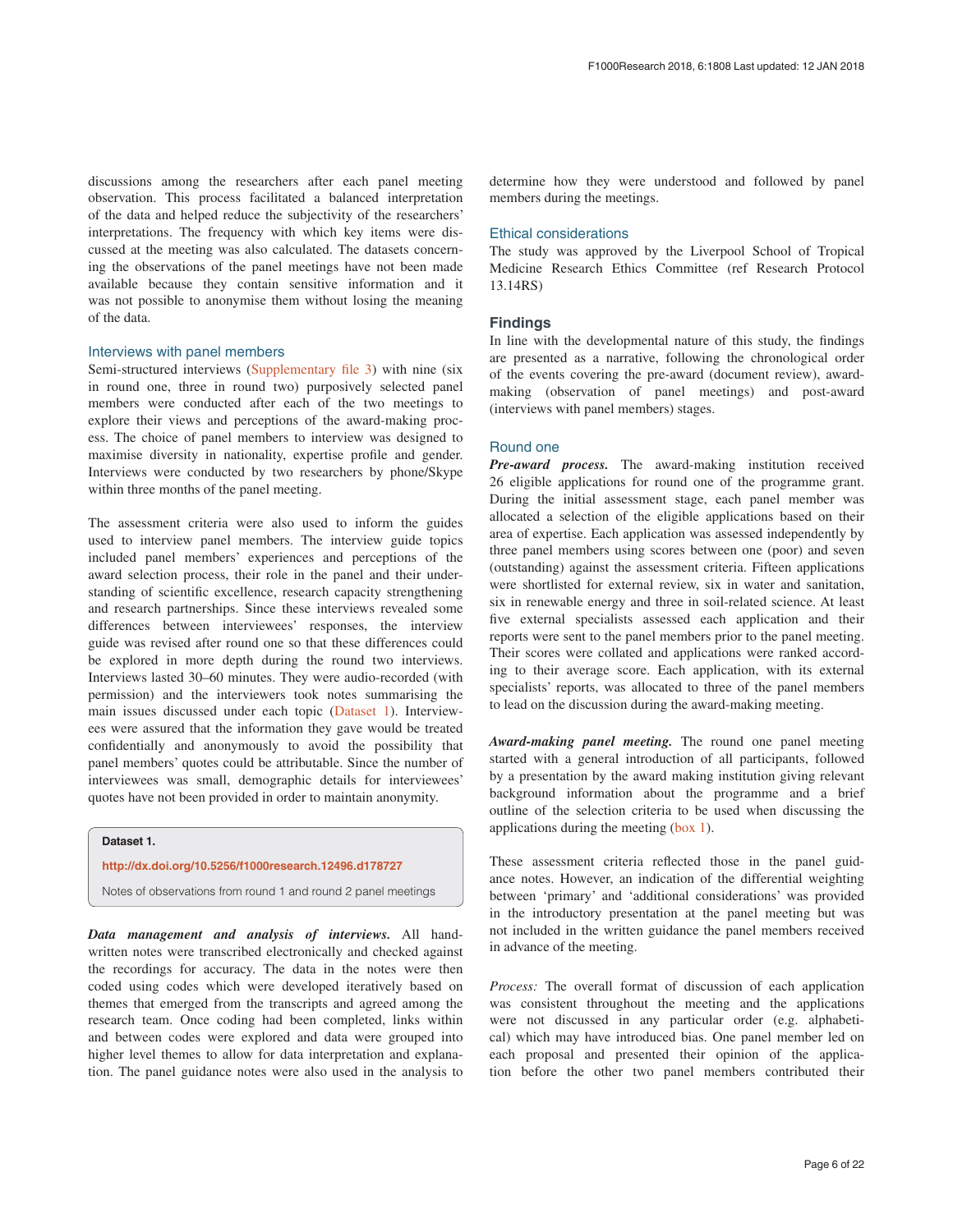comments. After the discussion of the application by the three panel members assigned to that application, all panel members were invited to express their views about the proposed project.

Applications were assigned to each panel member according to their area of expertise while aiming to also provide diversity in terms of Francophone or Anglophone and UK or SSAbased. The observation revealed that the three panel members assigned to discuss a selected application demonstrated a thorough understanding of what was written in the proposals and took into account the applicants' expertise and backgrounds. Panel members consistently made use of the external reviewers' comments to inform discussions about the applications. A summary report of the discussions was provided for successful applicants.

In total panel members spent 189 minutes (excluding breaks and general discussions) discussing the 15 applications (average 13 minutes per application), spending an average of 15 minutes on applications they recommended for a grant and 11 minutes on proposals that were not successful. In one instance, panel members spent 20 minutes on a 'maybe' application that straddled the boundary between success and rejection. It was decided that 'maybe' applications would be discussed further after the panel members had gone through all proposals. The rationale was that this allowed for more informed decisions of 'maybe' applications as panel members could compare these to all other applications.

*Content:* The observations revealed substantial variations in how each application was presented and therefore how it was discussed by the panel members. Panel members were not asked to use a specific format for presenting applications and, although most spoke to several of the assessment criteria, not all criteria were discussed for each application (see [Table 1](#page-7-0) for frequency of themes discussed for each round). Scientific excellence and innovation were given the greatest attention by panel members as well as the applicants' credentials (e.g. number of publications, journal impact factors, frequency of publication) and success in obtaining grants, including prior collaborative projects.

Research capacity strengthening was discussed for almost all applications but for a shorter time and in less detail than scientific excellence. It was often used as an additional selection criterion to differentiate between two applications of similar quality. The observation revealed that panel members commonly used the term 'capacity strengthening' in relation to research training for individuals, including PhD candidates. There were limited discussions surrounding broader aspects of capacity strengthening such as PhD supervision plans and the institutional research infrastructure. Other aspects of some, but not all, applications were discussed by the panel, such as presentation of the application, budgets and applicant's career age (i.e. research-active years since their PhD) especially in relation to their potential (in)experience of managing large awards. Unsuccessful applicants received feedback based on a summary of the discussions at the panel meeting and pre-meeting written reviews.

# Post award interviews with panel members

Interviews with panel members after the selection meeting showed that they were positive about the process and emphasised the high levels of rigour, collaboration and balanced expertise of the panel members. Their assessment was primarily based on their previous experiences of serving on other review panels. Responses to questions about how the panel worked as a team showed that all those interviewed agreed that the committee was cooperative and respectful and that panel members were given enough time to speak and listened to each other. Interviewees highlighted that for each application consensus was reached based on thorough and constructive discussions. A few interviewees attributed the successful functioning of the panel to effective chairing of the meeting.

Specific expertise in one or more of the three priority research areas of the programme was quoted as the main reason why panel members believed they were approached to participate in the review process. One panel member also thought she had been selected because she was female and an African panel member felt he was invited because he could provide an African perspective and contextual expertise. He noted that during the review process he '*scrutinised the applications with regard to development relevance for Africa'.*

Most interviewees felt that they were provided with clear guidelines about how to review the applications. However, interview data mirrored the researchers' observations that for some aspects panel members had different understandings about the interpretation or weighting of the assessment criteria, particularly relating to the balance between scientific excellence and research capacity strengthening, as the following two quotes exemplify:

*'… the starting point was quality of science … the tiebreaker was actually the capacity building aspect. Maybe naïvely I thought it would be the other way round … So I was perhaps surprised that the quality of science dominated …' (Interviewee 5)*

*'It could have been the best science ever, but if it did not have the capacity building, it wasn't going to get funded. I did feel genuinely that we were steered to look at that and give that significant weighting.' (Interviewee 3)*

Interview data showed that panel members had a common understanding of scientific excellence, focussing primarily on innovative research projects and the applicants' publication and grant records. However, responses to interview questions about what they thought were key characteristics of research capacity strengthening showed a range of different responses. Characteristics mentioned by the various panel members included: sustainable physical and human infrastructure of institutions, multi-disciplinary and international collaborations, training of researchers at different levels (including students, postdoctoral researchers and supervisors), research uptake strategies and sustainable monitoring and evaluation processes. There did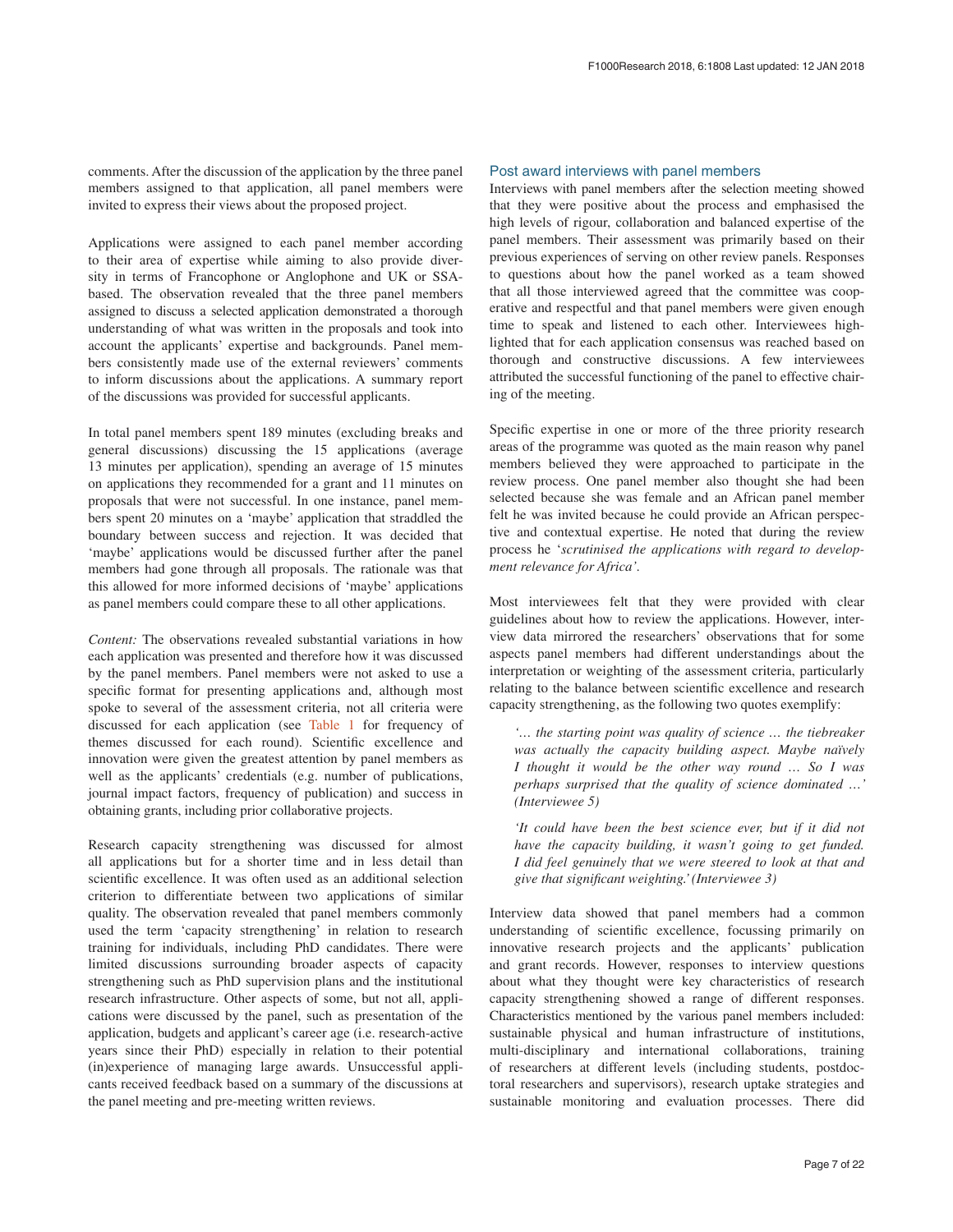|                             |                                                                                                                                                                                                            | <b>Number of times</b><br>mentioned during meeting |                                 |                |
|-----------------------------|------------------------------------------------------------------------------------------------------------------------------------------------------------------------------------------------------------|----------------------------------------------------|---------------------------------|----------------|
| <b>Themes</b>               | <b>Integration of themes</b>                                                                                                                                                                               | Round 1                                            | Round <sub>2</sub>              | <b>Overall</b> |
| <b>Scientific strengths</b> |                                                                                                                                                                                                            |                                                    |                                 |                |
|                             | Relevant skills & work experience, including<br>background-track record of PI and co investigators)                                                                                                        | 12                                                 | 10                              | 22             |
|                             | Scientific excellence                                                                                                                                                                                      | 15                                                 |                                 | 15             |
|                             | Selection/composition of partners - Quality of<br>researchers and teams in research priority area                                                                                                          | 7                                                  | 6                               | 13             |
|                             | Novelty/innovation of research                                                                                                                                                                             |                                                    | 11                              | 11             |
|                             | Quality of research methods used                                                                                                                                                                           |                                                    | 8                               | 8              |
|                             | Financial plan including equipment                                                                                                                                                                         | 5                                                  | $\overline{c}$                  | 7              |
|                             | Collaborative experience/connection of team<br>members                                                                                                                                                     | 6                                                  | 1                               | 7              |
|                             | Publication record of scientists                                                                                                                                                                           |                                                    | $\overline{7}$                  | $\overline{7}$ |
|                             | Research leadership of scientists                                                                                                                                                                          |                                                    | 5                               | 5              |
|                             | Quality of scientific hypothesis/objectives/research<br>questions                                                                                                                                          |                                                    | 5                               | 5              |
|                             | Africa experience of UK scientists                                                                                                                                                                         | 1                                                  | 1                               | $\mathbf{2}$   |
|                             | <b>Total</b>                                                                                                                                                                                               |                                                    |                                 | 102            |
|                             | Strength of capacity strengthening plans                                                                                                                                                                   |                                                    |                                 |                |
|                             | Development relevance                                                                                                                                                                                      | 5                                                  | 7                               | 12             |
|                             | PhD plan and support                                                                                                                                                                                       | 5                                                  | $\overline{2}$                  | $\overline{7}$ |
|                             | Specific training of/for:<br>- use of equipment<br>- technicians<br>- research specific training<br>- PhD student supervision<br>- career progression possibilities<br>- budget for capacity strengthening |                                                    | each training<br>mentioned once | 6              |
|                             | Research capacity strengthening                                                                                                                                                                            | 5                                                  |                                 | 5              |
|                             | Research capacity training plan                                                                                                                                                                            | $\overline{4}$                                     |                                 | 4              |
|                             | Likelihood for institutional change through South-to-<br>South learning                                                                                                                                    |                                                    | $\overline{4}$                  | 4              |
|                             | Sustainability aspect                                                                                                                                                                                      | $\overline{c}$                                     |                                 | $\overline{2}$ |
|                             | Existing research infrastructure African institutions                                                                                                                                                      |                                                    | 2                               | $\overline{2}$ |
|                             | Relevance of research training                                                                                                                                                                             |                                                    | 2                               | 2              |
|                             | Strengths of UK institution with regard to capacity<br>strengthening                                                                                                                                       |                                                    | 1                               | $\mathbf{1}$   |
|                             | Including postdocs in programmes for sustainable<br>research capacity strengthening                                                                                                                        |                                                    | 1                               | 1              |
|                             | <b>Total</b>                                                                                                                                                                                               |                                                    |                                 | 27             |
|                             | Other assessment criteria                                                                                                                                                                                  |                                                    |                                 |                |
|                             | Gender issues considered                                                                                                                                                                                   | 6                                                  |                                 | 6              |
|                             | Anglophone/francophone balance                                                                                                                                                                             | 3                                                  |                                 | 3              |
|                             | Career age of African scientists                                                                                                                                                                           |                                                    | 3                               | 3              |
|                             | Multidisciplinary application of research project                                                                                                                                                          |                                                    | 3                               | 3              |
|                             | Female lead members                                                                                                                                                                                        |                                                    | 1                               | 1              |
|                             | Total                                                                                                                                                                                                      |                                                    |                                 | 16             |

# <span id="page-7-0"></span>**Table 1.Themes discussed and their frequencies during each panel meeting.**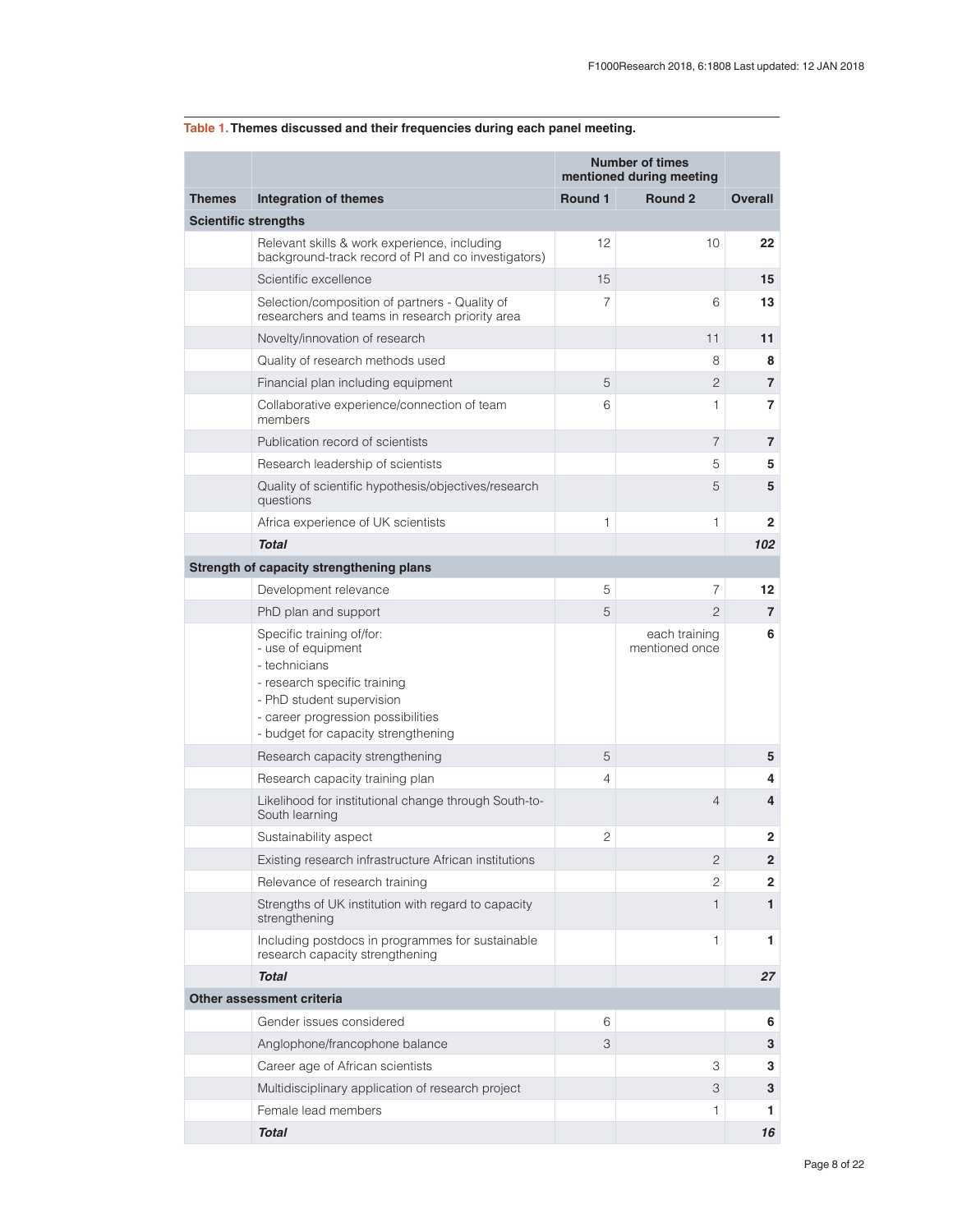|                                           |                                                                             | <b>Number of times</b><br>mentioned during meeting |                    |                |
|-------------------------------------------|-----------------------------------------------------------------------------|----------------------------------------------------|--------------------|----------------|
| <b>Themes</b>                             | Integration of themes                                                       | Round 1                                            | Round <sub>2</sub> | <b>Overall</b> |
| Themes not covered in assessment criteria |                                                                             |                                                    |                    |                |
|                                           | Explicit reference to reviewers' comments and<br>scoring/Reviewers' scoring | 4                                                  | 11                 | 15             |
|                                           | Integration of research projects                                            |                                                    | $\overline{7}$     | $\overline{7}$ |
|                                           | Dissemination/communication plans                                           | 2                                                  | 3                  | 5              |
|                                           | Feasibility of project                                                      | $\overline{4}$                                     |                    | 4              |
|                                           | Clarity of proposal                                                         | 4                                                  |                    | 4              |
|                                           | Writing style and structure                                                 | $\overline{4}$                                     |                    | 4              |
|                                           | Transferability of results                                                  |                                                    | $\overline{c}$     | $\mathbf{2}$   |
|                                           | Risk assessment                                                             |                                                    | $\mathfrak{D}$     | $\overline{2}$ |
|                                           | Dissemination to other institutions                                         | 1                                                  |                    |                |
|                                           | Research capacity needs assessment                                          |                                                    |                    |                |
|                                           | Information on research progress                                            |                                                    |                    |                |
|                                           | Additional funding                                                          |                                                    |                    |                |
|                                           | Comparison to other proposals                                               |                                                    |                    |                |
|                                           | <b>Total</b>                                                                |                                                    |                    | 48             |

not appear to be a common understanding of the concept of 'research capacity strengthening' among the panel members.

*Learning generated by developmental evaluation of round one selection process and used to influence round two.* Recommendations for improvements to the selection panel process for round two were derived from the findings from research into round one selection processes ([box 2\)](#page-4-0). These recommendations included improving the clarity and specificity of assessment criteria guidelines, a more standardised structure for presenting each application and increasing the diversity of the panel.

# Round two

*Pre-award process.* The shortlisting process for the 47 eligible applications was the same as for round one except for the use of revised guidance on assessment criteria (see [box 3\)](#page-4-0).

*Award-making panel meeting.* The overall format of the panel meeting was similar to round one with presentation of the applications by the relevant lead panel members, followed by open discussion by the whole panel.

*Process.* Compared to round one, there was less variation in how the applications were discussed and more consensus in the decision-making. In total panel members spent 178 minutes (excluding breaks and general discussions) discussing the shortlisted 19 applications (average 9 minutes/application versus 13 minutes/application in round one). The relative time spent on successful, unsuccessful and 'maybe' applications was similar to that in round one. Panel members spent on average 11 minutes on the 5 applications they recommended for a grant (15 minutes in round one), 9 minutes on the 14 unsuccessful proposals (11 minutes in round one) and 14 minutes on the 'maybe' applications (20 minutes in round one).

*Content.* Compared to round one there was less variation in the focal areas of the discussions concerning scientific strength. These areas covered reviewers' scoring, the novelty of the research, research methods and how well individual research projects were integrated within a consortium (see [Table 1](#page-7-0) for frequency of themes discussed for each round). The panel also discussed areas not covered in round one and not included in the revised assessment guidance, such as dissemination of research findings, transferability of results and risk assessments. Compared to round one there was also more discussion on development relevance for Africa and greater consensus among the panel regarding applications recommended and not recommended for funding which was reflected in the shorter time needed to discuss each application in round two compared to round one.

There were no major differences between round one and round two in how panel members discussed the credentials of scientists and their complementarity within consortia. Discussions focused on applicants' complementary research backgrounds, especially their publication and grant records, frequently using the term 'well-published'.

Research capacity strengthening components of applications were discussed in 13 out of the 19 applications; these were not necessarily those in which scientific strength was considered to be possibly insufficient. The panel considered many of the points under research capacity strengthening that were listed in the revised guidance notes (e.g. relevance of training, equipment and statistics training, cross partner training). However, the training of laboratory technicians was only discussed once and there was limited consideration of how proposals would impact on the wider research infrastructure. Although sustainable research networks were mentioned as a goal of the scheme this topic was not explicitly discussed by the panel members.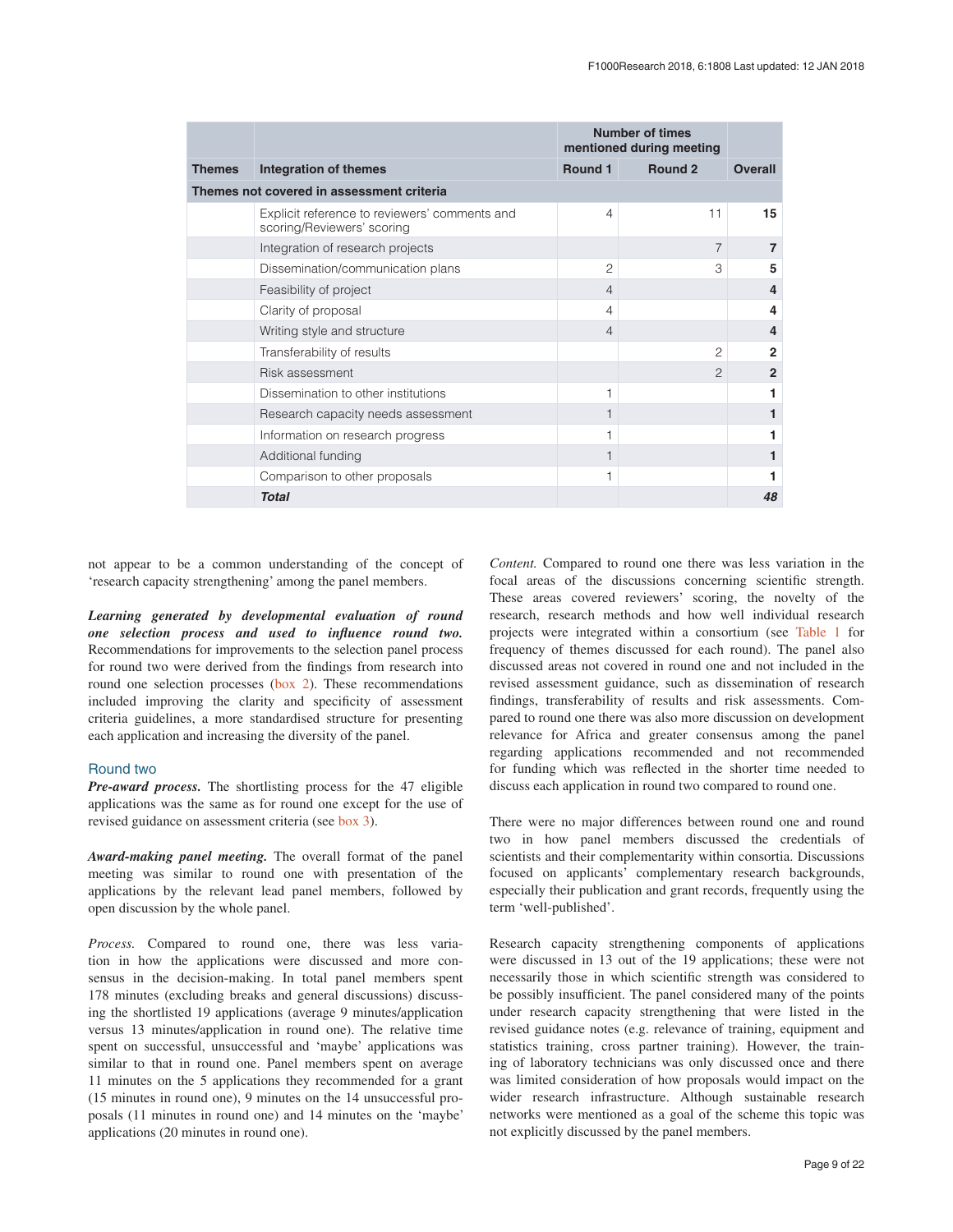# Post award interviews with panel members

All three interviewees assessed the award-making process positively, commenting particularly on how well the panel worked as a group, the chairing of the meeting and how the panel made informed decisions about funding. They highlighted a high level of mutual respect among the panel members and an increased level of familiarity with the process based on experiences from round one. Despite using the revised assessment guidance notes in round two, the interviews revealed that there was still some ambiguity in the interpretation of the weighting of the assessment criteria. Whereas two panel members highlighted the importance of scientific strength, noting '*we have to select science, capacity strengthening was always the second tier*', another panel member (Interviewee 7) explained:

*'When I review them [applications], I am likely to look at capacity enhancement first, rather than the science, and there is a little bit too much focus on science, and not on the capacity aspect or training aspect, the training programme.'*

One panel member felt that capacity strengthening was given less attention during this panel meeting compared to the previous one, but in contrast another interviewee (Interviewee 8) noted that there was more consensus around the focus on capacity strengthening issues:

*'I think that [discussion of capacity strengthening] is one thing that I would say was stronger, the 2015 round compared to the 2014…..I think the panel really did appreciate and did really grasp some of the key issues in capacity strengthening this time to a significantly greater extent than during the previous occasion.'*

In line with the panel guidance notes, interviewees noted that additional points, such as gender and the career level (i.e. earlyor mid-career) of African scientists and non-Anglophone applications, were discussed in less detail than scientific strength and capacity strengthening.

# **Discussion**

This study primarily used structured, overt observations and semi-structured interviews to explore the peer review process used by an award-making institution to select ten UK-Africa natural science research consortia over two annual rounds. The selection panel had been constituted to include expertise across the three different scientific areas (i.e. renewable energy, soilrelated sciences and water and sanitation), women and Francophone and African members. The panel constitution was generally consistent for both rounds of awards which facilitated inter-round comparisons and helped ensure consistency in standards between the two rounds. Using the same panel for both rounds had advantages in that during the second round they achieved consensus more quickly and increased their focus on development aspects in addition to scientific aspects. Consideration was given to increasing the diversity of the panel for round two, but, ironically given the funding criterion of 'support for women scientists', this proved difficult given the relative paucity of women and African scientists in these three research areas. It was this

capacity problem that the programme was designed to address. Members of funding panels can benefit directly from the experience [\(Guthrie](#page-12-0) *et al.*, 2017) because it expands their knowledge of the research process, so not including more women on the panel may perpetuate the paucity of women scientists. Funding and grant-making agencies have a key role to play in ensuring diversity on peer-review panels [\(Lamont & Huutoniemi, 2012](#page-12-0)).

The shortlisting process was similar for both rounds of awards and broadly followed the benchmark process used by many grant-awarding bodies [\(RCUK, 2006](#page-12-0)). The benchmark describes how submitted proposals should be assessed by some combination of external referees, peer review panels and expert programme managers and final reports should be provided for successful applications. For this UK-Africa award, the final assessment panel comprised only scientists. Each eligible application was scored by three panel members. Those with the highest scores that were considered to have met the assessment criteria were shortlisted. Each shortlisted application was reviewed by at least five external reviewers and their reviews were considered alongside the panel members' reviews in the final selection meeting. Scores for each application were pooled across panel members and then each application was discussed individually. Notwithstanding this in-depth process for making decisions about applications, there is evidence that panel discussions may not improve the reliability of such evaluations ([Fogelholm](#page-12-0) *et al*., 2012; [Jayasinghe](#page-12-0)  *et al*[., 2006](#page-12-0)).

The study showed that panel members demonstrated a good understanding of the contents of the applications and took the relevance of applicants' credentials into consideration in their decision making. Panel members themselves were positive about the process, particularly the rigour, collaboration and diversity of expertise. Compared to their experience on other review panels, some members noted that the task for this panel was particularly challenging because of the need to cover three different natural science areas and many different countries. Compared to round one, in round two there was more discussion on development relevance for Africa, suggesting increased awareness of its importance in meeting the goals of the programme. There was also greater consensus among the panel regarding applications to be recommended or not recommended for an award. The relative time spent on different types of applications was consistent between the two rounds. The shortest time was spent on unsuccessful applications and the longest time on those initially classified as 'maybe'. This timing pattern has been observed elsewhere [\(Ahlquist](#page-12-0) *et al*., 2013) and suggests that negotiations about funding decisions are most critical for applications that are close to the boundary.

In general, the panel based their assessments of the applications on the guidance notes. However, even for round two there were some inconsistencies in the written and oral information provided to the panel members concerning differential weighting between primary and secondary considerations. In response to findings from the evaluation of the first round of award selection, the clarity and specificity of assessment criteria guidelines were improved. The subjectivity and lack of consistency in the use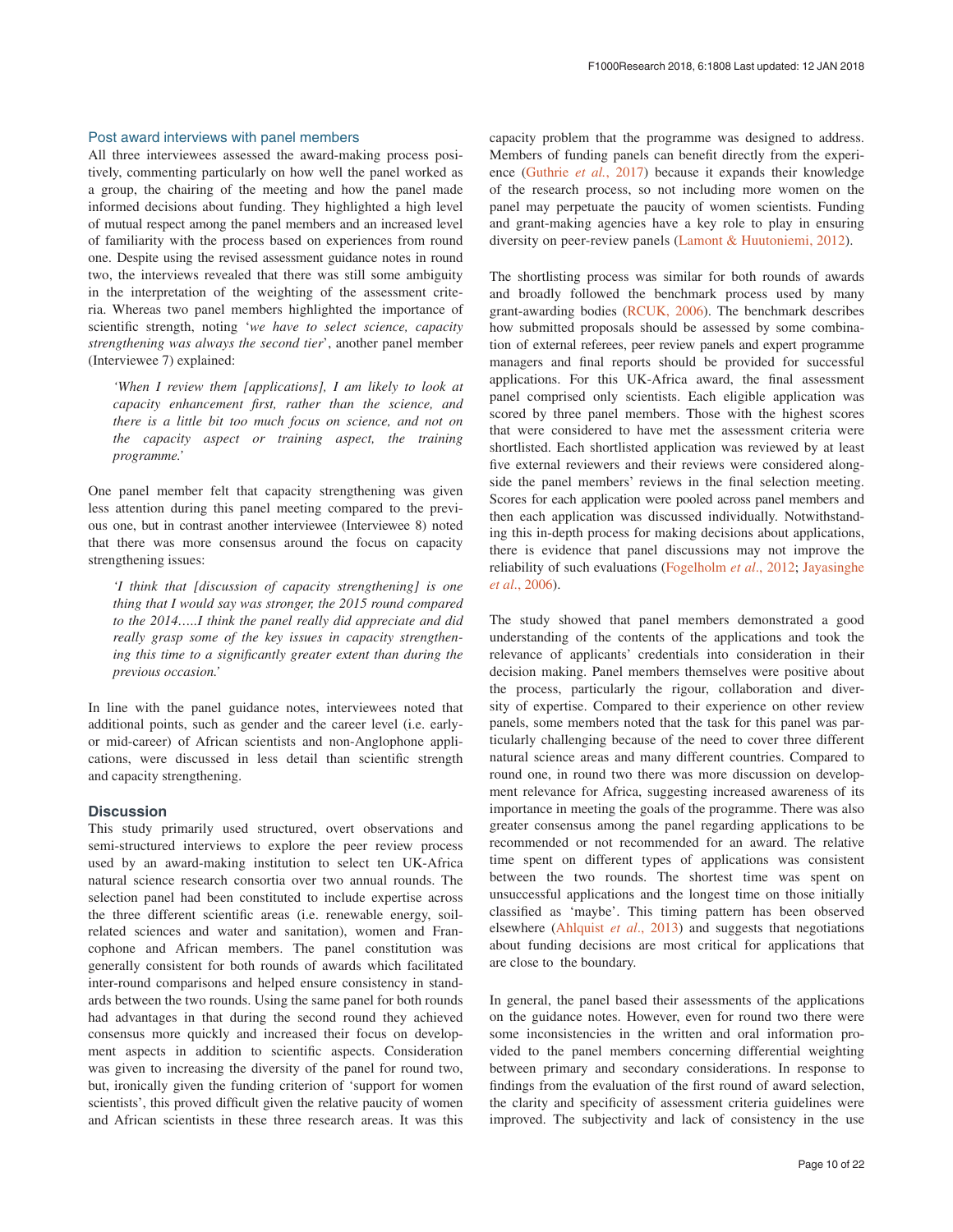of criteria by reviewers can adversely affect the reliability and validity of the assessment. Since this may result in mistrust among grant applicants about the review process it has been found that it is important to ensure transparency in the review process by, for example providing definitions for each assessment criterion ([Abdoul](#page-12-0) *et al*., 2012). A statistical model has been proposed to analyse peer review scores for grant applications which accounts for differences in reviewers scoring patterns, ratings from preliminary scores and group discussions and the final results. Initial findings from application of the model to a US peer review system suggested that it would have resulted in a 25% change in the funded proposals ([Johnson, 2008](#page-12-0)). It is also recognised that the cognitive and professional perspectives of reviewers influence their decisions, so peer review cannot be an objective process characterised by a consistent application of a set of criteria [\(Lamont & Huutoniemi, 2012](#page-12-0)). The need for consistent criteria seems to be of more concern to science disciplines than social science and humanities, perhaps because the latter disciplines are more conscious of the effect of intersubjectivity ([Lamont & Huutoniemi, 2012\)](#page-12-0).

Panel members were not given a specific format for presenting their summary reviews of applications. This resulted in significant variations in the sequencing and coverage of topics discussed for each application. Although scientific excellence and the applicants' credentials were always discussed, some assessment criteria were not used at all for some applications. This may have been appropriate since, if the main criteria of high quality science and suitable applicants were fulfilled, then other factors may not have warranted consideration. However, it did mean that for a few applications, secondary criteria such as research capacity strengthening, gender and career stage, were not discussed. If the award-making institution wants such factors to be taken into account for every application in an unbiased non-subjective way, then it may be necessary to introduce a scoring system, with clear definitions for each score, as part of the panel meeting process. There was much emphasis throughout the review process on scientific excellence. However the notion of 'excellence' in scientific research has been criticised as having little meaning and it has been suggested that it should be replaced by 'soundness and capacity-building' ([Moore](#page-12-0) *et al.*, 2017). Feedback was provided to unsuccessful applicants summarizing strengths and weaknesses of the proposal. There is scope to improve the amount and quality of such feedback given the amount of time and effort that goes into reviewing each proposal. Such feedback can be very helpful for applicants ([Barnett](#page-12-0) *et al.*, 2015) and grant-making bodies may want to consider how they could improve the quality of feedback for example, by providing audio transcripts of panel meetings.

There were significant variations in the panel members' understanding of the term 'research capacity strengthening', which mirrors the current lack of clarity regarding the definition of this term in the literature (Dean *et al*[., 2017; Gadsby, 2011](#page-12-0)). When the UK-Africa programme was first conceived, the capacity strengthening element focused on training for individuals. However since then the importance of the research environment in enabling researchers to utilise their training effectively has been increasingly recognised. This has resulted in a shift in research funders'

focus towards strengthening institutions' research systems and infrastructure (Bates *et al*[., 2014; ESSENCE, 2014](#page-12-0)). To facilitate a common understanding of the concept of 'research capacity strengthening' the panel would have benefitted from clearer guidance about the definition as applied to this programme and more detailed assessment criteria. In evaluating complex applications that address the dual goals of high quality science and research capacity strengthening there is a tension between having enough assessment criteria to be able to evaluate contextual and collaborative variables without over-burdening the reviewers and making the assessment process too cumbersome. For panels that have to assess these dual goals there is also a balance to be struck between traditional scientific criteria and criteria related to, for example, research culture and infrastructure, that are important to achieve training and capacity building objectives ([Wooten](#page-12-0) *et al*., 2014).

# Study strengths and limitations

The overt observation method was chosen because it would yield a rich amount of data when exploring the award-making process, how panel members used the guidance notes and how the two rounds of award-making differed from each other. The presence of more than one researcher taking independent notes at each meeting and discussing findings among researchers immediately after the meeting promoted an unbiased interpretation of the data and enabled the researchers to document processes and interactions that the panel members themselves might consider self-evident or not worth mentioning. However, overt observation does not allow exploration of the cause of observed phenomena and it is not possible to be confident that observations represent normal behaviours since subjects may act differently when they know they are being watched [\(McNaughton](#page-12-0) *et al*., 2013). To mitigate this possibility the observation data were compared with information from the semi-structured interviews with panel members. The interviews provided information about experiences of the panel members which could not be captured through observations. It is possible that interviewees might have given responses that did not truly reflect their feelings as they were aware that information might be shared (anonymously) with the award making institution. Therefore, before each interview the interviewees were reassured that their information would be treated confidentially and anonymously.

# Generalisable lessons learnt about evaluating complex multi-national research consortia applications

- 1. The constitution of the panel should be diverse enough to reflect the scientific topics, LMIC context, gender and language of the applications and should be maintained across different rounds of awards to ensure consistency.
- 2. The shortlisting and selection process, with involvement of external reviewers, pooled scores and discussions during the panel meeting, is in line with funders' benchmarks and can be applied to these complex consortia applications to provide a rigorous and equitable selection mechanism.
- 3. Assessment criteria need to be defined in terms of content and their weighting. The number of assessment criteria should be limited to those most revelvant to the programme's aims to enhance consistency during the discussions.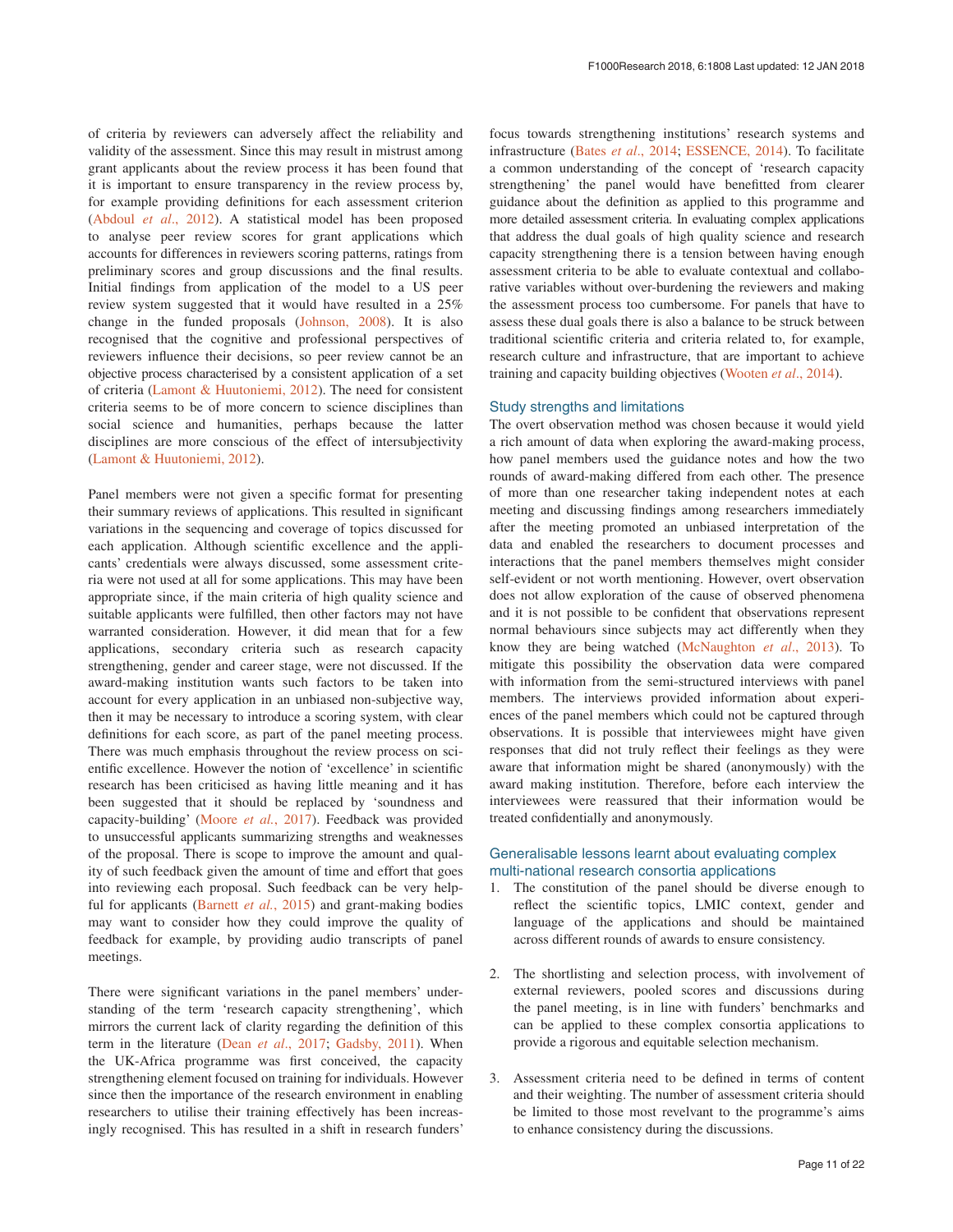- <span id="page-11-0"></span>4. The guidelines should specify whether criteria such as gender and career stage must be considered in all cases, or whether they should only be used as 'tie breakers' and how much weight they should carry.
- 5. For programmes which have dual (but not exclusive) aims of generating high quality research and strengthening research capacity:
	- a. the relative weighting of each of the goals needs to be made explicit
	- b. assessment guidelines need to be clear about how to evaluate the research capacity strengthening component of applications and panel members need to all have the same understanding of what research capacity strengthening means in the context of the programme.

# **Conclusions**

This study provides an evaluation of the complex process of awarding grants to multi-national, multi-disciplinary science research consortia. It provides insights into how the award process was designed and conducted and gauged how closely the process matched the overall aims of the programme which were to support both high quality science research and development of research capacity in the African institutions. Research consortia are one of the most popular ways of funding collaborative multi-national research because, compared to a single site study, they provide additional benefits such as greater generalisability of findings and a more comprehensive understanding of the issues. Multi-disciplinary consortia can also create synergies that make them more influential in catalysing changes in policies and programmes and they can help to address inequality of resources and research opportunities among partners. The diversity and complexity of multi-partner consortia presents challenges and potential risks, such as inequity between partners and lack of cohesion around common goals and expectations ([Dean](#page-12-0) *et al*., [2015\)](#page-12-0), that need to be considered in the selection process. It is important for award-making institutions involved in these complex, consortia-based research models to put in place mechanisms

for robust and systematic learning and to be flexible enough to incorporate changes into subsequent selection processes to make the award-making process more effective. All those involved in grant-making need to acknowledge and analyse the uncertainty in the peer-review process, to recognize that there is a lack of evidence and openness around the process, and to promote experimentation into ways of funding research that are efficient and transparent ([Guthrie](#page-12-0) *et al.*, 2017)

# **Data availability**

Dataset 1: Notes of observations from round 1 and round 2 panel meetings DOI: [10.5256/f1000research.12496.d178727](http://dx.doi.org/10.5256/f1000research.12496.d178727) ([Gregorius](#page-12-0) *et al*., 2017)

Transcriptions of interviews with panel members are available from the corresponding author on request. They have not been made available as a dataset because they cannot be de-identified without compromising anonymity and the ethical approval conditions for the project stated that only the research team would have access to the data.

# Competing interests

No competing interests were disclosed.

# Grant information

This work was funded through the Royal Society by the Department for International Development, UK (grant number 203041-101). The views expressed in this publication are those of the authors and not necessarily those of the Royal Society or the Department for International Development.

*The funders had no role in study design, data collection and analysis, decision to publish, or preparation of the manuscript.*

### Acknowledgements

We are very grateful to Dr Helen Smith of the Liverpool School of Tropical Medicine for her valuable contributions to the early stages of this study.

**Supplementary material** Supplementary file 1: Observation matrixes Round 1 [Click here to access the data](https://f1000researchdata.s3.amazonaws.com/supplementary/12496/19eb77fd-8b3f-4358-98c3-bba2a83628ac.pdf).

Supplementary file 2: Observation matrixes Round 2 [Click here to access the data](https://f1000researchdata.s3.amazonaws.com/supplementary/12496/93e1881e-283c-4525-96fc-1f35a7c40bf9.pdf).

Supplementary file 3: Interview guides for panel members for round 1 and round 2 awards [Click here to access the data](https://f1000researchdata.s3.amazonaws.com/supplementary/12496/dadf7d40-7fbb-486e-86c5-ee692f3e6a91.pdf).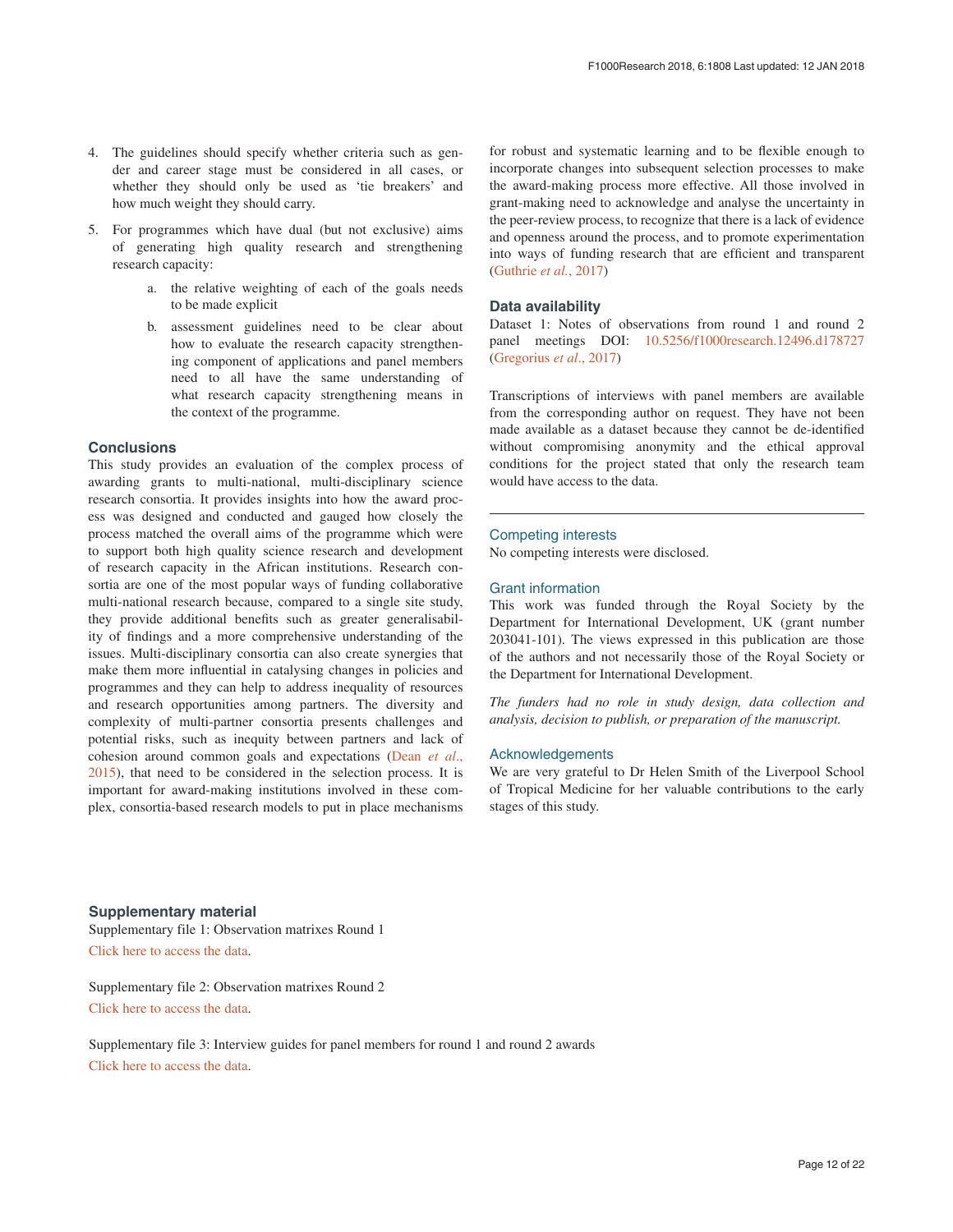#### <span id="page-12-0"></span>**References**

Abdoul H, Perrey C, Amiel P, *et al.*: **Peer review of grant applications: criteria used and qualitative study of reviewer practices.** *PLoS One.* 2012; **7**(9): e46054.

#### **PubMed [Abstract](http://www.ncbi.nlm.nih.gov/pubmed/23029386)** | **[Publisher](http://dx.doi.org/10.1371/journal.pone.0046054) Full Text** | **[Free](http://www.ncbi.nlm.nih.gov/pmc/articles/3460995) Full Text**

Ahlquist V, Andersson J, Hahn Berg B, *et al.*: **Observations on gender equality in a selection of The Swedish Research Council's evaluation panels.** Stockholm: Vetenskapsrådet. 2013.

#### **[Reference](https://publikationer.vr.se/en/product/observations-on-gender-equality-in-a-selection-of-the-swedish-research-councils-evaluation-panels-2012/) Source**

Barnett AG, Herbert DL, Campbell M, *et al.*: **Streamlined research funding using short proposals and accelerated peer review: an observational study.** *BMC Health Serv Res.* 2015; **15**: 55.

#### **PubMed [Abstract](http://www.ncbi.nlm.nih.gov/pubmed/25888975)** | **[Publisher](http://dx.doi.org/10.1186/s12913-015-0721-7) Full Text** | **[Free](http://www.ncbi.nlm.nih.gov/pmc/articles/4324047) Full Text**

Bates I, Boyd A, Smith H, *et al.*: **A practical and systematic approach to organisational capacity strengthening for research in the health sector in Africa.** *Health Res Policy Syst.* 2014; **12**: 11. **PubMed [Abstract](http://www.ncbi.nlm.nih.gov/pubmed/24581148)** | **[Publisher](http://dx.doi.org/10.1186/1478-4505-12-11) Full Text** | **[Free](http://www.ncbi.nlm.nih.gov/pmc/articles/3975897) Full Text**

Coryn CL, Hattie JA, Scriven M, *et al.*: **Models and mechanisms for evaluating government-funded research: An international comparison.** *Am J Eval.* 2007; **28**(4): 437–457.

#### **[Publisher](http://dx.doi.org/10.1177/1098214007308290) Full Text**

Dean L, Gregorius S, Bates I, *et al.*: **Advancing the science of health research capacity strengthening in low-income and middle-income countries: a scoping review of the published literature, 2000–2016.** *BMJ Open.* 2017; 7(12): e018718. **PubMed [Abstract](http://www.ncbi.nlm.nih.gov/pubmed/29217727)** | **[Publisher](http://dx.doi.org/10.1136/bmjopen-2017-018718) Full Text** | **[Free](http://www.ncbi.nlm.nih.gov/pmc/articles/5728300) Full Text**

Dean L, Njelesani J, Smith H, *et al.*: **Promoting sustainable research partnerships: a mixed-method evaluation of a United Kingdom-Africa capacity strengthening award scheme.** *Health Res Policy Syst.* 2015; **13**(1): 81–90. **PubMed [Abstract](http://www.ncbi.nlm.nih.gov/pubmed/26695073)** | **[Publisher](http://dx.doi.org/10.1186/s12961-015-0071-2) Full Text** | **[Free](http://www.ncbi.nlm.nih.gov/pmc/articles/4689047) Full Text**

Demicheli V, Di Pietrantonj C: **Peer review for improving the quality of grant applications.** *Cochrane Database Syst Rev.* 2007; (2): MR000003. **PubMed [Abstract](http://www.ncbi.nlm.nih.gov/pubmed/17443627)** | **[Publisher](http://dx.doi.org/10.1002/14651858.MR000003.pub2) Full Text**

El Ansari W, Maxwell AE, Mikolajczyk RT, *et al.*: **Promoting public health: benefits and challenges of a Europeanwide research consortium on student health.** *Cent Eur J Public Health.* 2007; **15**(2): 58–65. **PubMed [Abstract](http://www.ncbi.nlm.nih.gov/pubmed/17645218)**

ESSENCE: **Seven principles for strengthening research capacity in low- and middle-income countries: simple ideas in a complex world.** 2014; (retrieved 28.07.2017).

#### **[Reference](http://www.who.int/tdr/publications/Essence_report2014_OK.pdf?ua=1) Source**

Fogelholm M, Leppinen S, Auvinen A, *et al.*: **Panel discussion does not improve reliability of peer review for medical research grant proposals.** *J Clin Epidemiol.* 2012; **65**(1): 47–52.

#### **PubMed [Abstract](http://www.ncbi.nlm.nih.gov/pubmed/21831594)** | **[Publisher](http://dx.doi.org/10.1016/j.jclinepi.2011.05.001) Full Text**

Gadsby EW: **Research capacity strengthening: donor approaches to improving and assessing its impact in low- and middle-income countries.** *Int J Health Plann Manage.* 2011; **26**(1): 89–106.

#### **PubMed [Abstract](http://www.ncbi.nlm.nih.gov/pubmed/20422620)** | **[Publisher](http://dx.doi.org/10.1002/hpm.1031) Full Text**

Gregorius S, Dean L, Cole DC, *et al.*: **Dataset 1 in:The peer review process for awarding funds to international science research consortia: a qualitative developmental evaluation.** *F1000Research.* 2017. **Data [Source](http://dx.doi.org/10.5256/f1000research.12496.d178727)**

Guthrie S, Ghiga I, Wooding S: **What do we know about grant peer review in the health sciences? [version 1; referees: 1 approved, 1 approved with** **reservations].** *F1000Res.* 2017; **6**: 1335.

### **[Publisher](http://dx.doi.org/10.12688/f1000research.11917.1) Full Text**

Jayasinghe UW, Marsh HW, Bond N: **A new reader trial approach to peer review in funding research grants: An Australian experiment.** *Scientometrics.* 2006; **69**(3): 591–606.

#### **[Publisher](http://dx.doi.org/10.1007/s11192-006-0171-4) Full Text**

Johnson VE: **Statistical analysis of the National Institutes of Health peer review system.** *Proc Natl Acad Sci U S A.* 2008; **105**(32): 11076–11080. **PubMed [Abstract](http://www.ncbi.nlm.nih.gov/pubmed/18663221)** | **[Publisher](http://dx.doi.org/10.1073/pnas.0804538105) Full Text** | **[Free](http://www.ncbi.nlm.nih.gov/pmc/articles/2488382) Full Text**

Klein T, Olbrecht M: **Triangulation of qualitative and quantitative methods in panel peer review research.** *International Journal for Cross-Disciplinary Subjects in Education (IJCDSE).* 2011; **2**(2): 342–348. **[Reference](http://infonomics-society.org/wp-content/uploads/ijcdse/published-papers/volume-2-2011/Triangulation-of-Qualitative-and-Quantitative-Methods-in-Panel-Peer-Review-Research.pdf) Source**

Lamont M: **How Professors Think: Inside the Curious World of Academic Judgement.** Harvard University Press, 2009. **[Reference](http://www.cunyawards.org/wp-content/uploads/2015/07/Lamont-2009.pdf) Source**

Lamont M, Huutoniemi K: **Comparing Customary Rules of Fairness: Evaluative practices in various types of peer review panels.** In Camic C, Gross N and Lamont M (eds.) *Social knowledge in the making.* Chicago: University of Chicago Press, 2012; 209–232.

#### **[Reference](https://scholar.harvard.edu/files/lamont/files/chapter_six_-_lamont_huutoniemi.pdf) Source**

Lawrenz F, Thao M, Johnson K: **Expert panel reviews of research centers: the site visit process.** *Eval Program Plann.* 2012; **35**(3): 390–397. **PubMed [Abstract](http://www.ncbi.nlm.nih.gov/pubmed/22306932)** | **[Publisher](http://dx.doi.org/10.1016/j.evalprogplan.2012.01.003) Full Text**

McNaughton Nicholls C, Mills L, Kotecha M: **Observation.** In Ritchie J, Lewis J, McNaughton Nicholls C & Ormston R (eds.) *Qualitative Research Practice: A Guide for Social Science Students and Researchers.* Second edition. London: Sage Publications, 2013; 243–268.

#### **[Reference](https://books.google.co.in/books?id=EQSIAwAAQBAJ&pg=PA244#v=onepage&q&f=false) Source**

Moore S, Neylon C, Paul Eve M, *et al.*: "**Excellence R Us": university research and the fetishisation of excellence.** *Palgrave Communications.* 2017; **3**: 16105. **[Publisher](http://dx.doi.org/10.1057/palcomms.2016.105) Full Text**

Patton MQ: **Developmental evaluation: Applying complexity concepts to enhance innovation and use.** Guilford Press, 2011. **[Reference](https://books.google.co.in/books?id=gd_RvUbSWnsC&printsec=frontcover) Source**

Research Council United Kingdom (RCUK): Report of the Research Councils UK<br>Efficiency and Effectiveness of Peer Review Project. 2006; (retrieved 28 June 2017).

#### **[Reference](http://www.rcuk.ac.uk/documents/documents/rcukprreport-pdf/) Source**

Syed SB, Dadwal V, Rutter P, *et al.*: **Developed-developing country partnerships: benefits to developed countries?** *Global Health.* 2012; **8**(1): 17. **PubMed [Abstract](http://www.ncbi.nlm.nih.gov/pubmed/22709651)** | **[Publisher](http://dx.doi.org/10.1186/1744-8603-8-17) Full Text** | **[Free](http://www.ncbi.nlm.nih.gov/pmc/articles/3459713) Full Text**

The United Kingdom Collaborative on Development Sciences (UKCDS): **Health Research Capacity Strengthening: A UKCDS Mapping.** 2015; (Retrieved 28.07.2017).

### **[Reference](http://www.ukcds.org.uk/sites/default/files/content/resources/UKCDS_Health_Research_Capacity_Strengthening_Mapping.pdf) Source**

Wessely S: **Peer review of grant applications: what do we know?** *Lancet.* 1998; **352**(9124): 301–305.

# **PubMed [Abstract](http://www.ncbi.nlm.nih.gov/pubmed/9690424)** | **[Publisher](http://dx.doi.org/10.1016/S0140-6736(97)11129-1) Full Text**

Wooten KC, Rose RM, Ostir GV, *et al.*: **Assessing and evaluating**

**multidisciplinary translational teams: a mixed methods approach.** *Eval Health Prof.* 2014; **37**(1): 33–49.

**PubMed [Abstract](http://www.ncbi.nlm.nih.gov/pubmed/24064432)** | **[Publisher](http://dx.doi.org/10.1177/0163278713504433) Full Text** | **[Free](http://www.ncbi.nlm.nih.gov/pmc/articles/4180502) Full Text**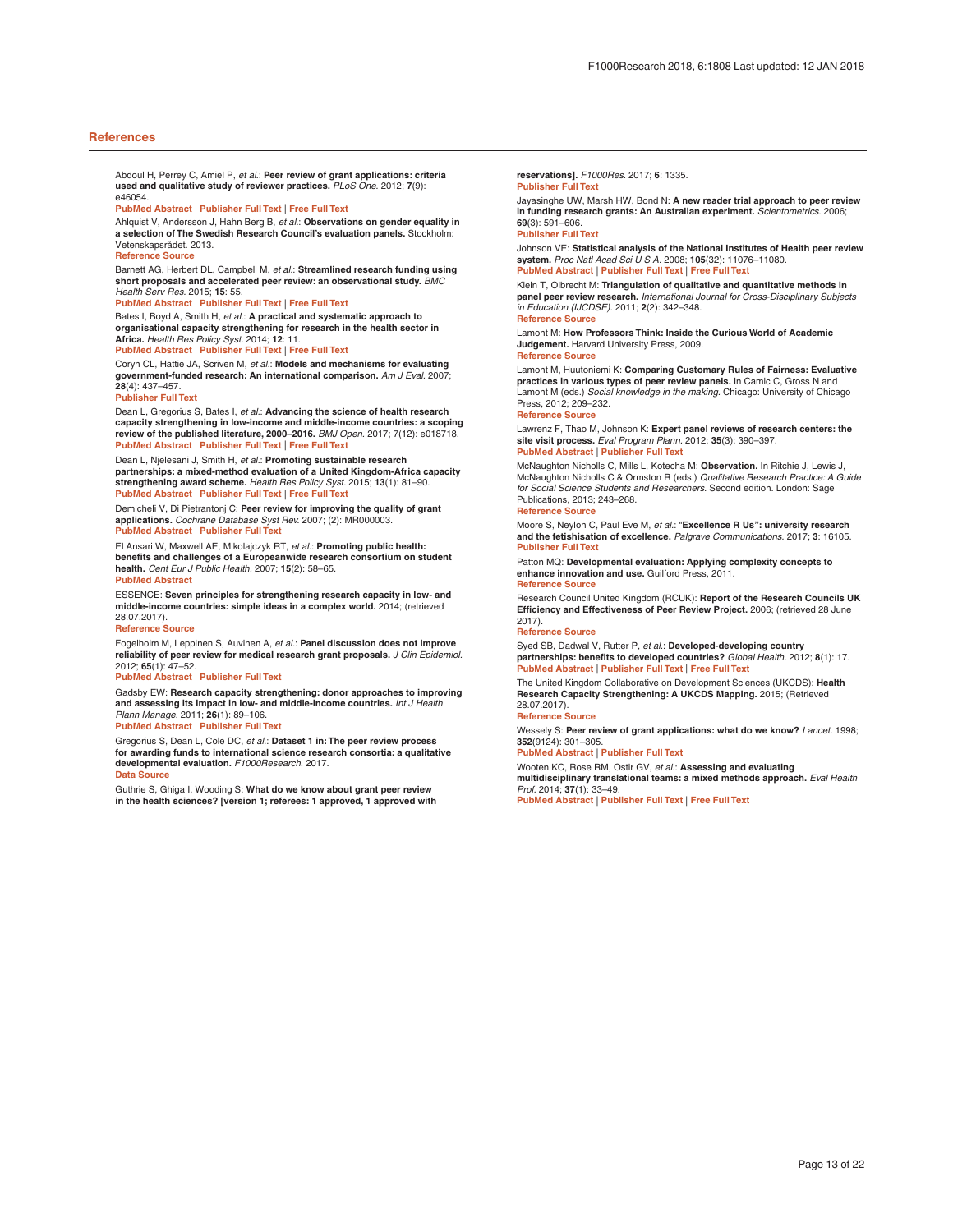# **Open Peer Review**

# **Current Referee Status:**

**Version 2**

Referee Report 02 January 2018

**doi:**[10.5256/f1000research.14698.r29265](http://dx.doi.org/10.5256/f1000research.14698.r29265)

# **Adrian Barnett**

Institute of Health and Biomedical Innovation, Queensland University of Technology, Kelvin Grove, Qld, Australia

The authors have answered my queries well and I have only minor comments.

The previous Cochrane review of funding peer review is probably also worth reading and citing: "Peer review for improving the quality of grant applications", [1](#page-13-0)8 April 2007 $^{\text{1}}$ .

The "success" of the panel (mentioned in the "Post award interviews with panel members" section) is the perceived success of how the applications were discussed and not whether the panel selected the best applications. Maybe this should be "successful functioning of the panel" or similar.

Minor comment

• Double full stop at the end of the sentence, "Post award interviews with panel members..."

# **References**

<span id="page-13-0"></span>1. Demicheli V, Di Pietrantonj C: Peer review for improving the quality of grant applications.*Cochrane Database Syst Rev*. 2007. MR000003 [PubMed Abstract](http://www.ncbi.nlm.nih.gov/pubmed/17443627) | [Publisher Full Text](http://dx.doi.org/10.1002/14651858.MR000003.pub2)

*Competing Interests:* No competing interests were disclosed.

**I have read this submission. I believe that I have an appropriate level of expertise to confirm that it is of an acceptable scientific standard.**

**Version 1**

Referee Report 20 November 2017

**doi:**[10.5256/f1000research.13530.r28056](http://dx.doi.org/10.5256/f1000research.13530.r28056)



# **Adrian Barnett**

Institute of Health and Biomedical Innovation, Queensland University of Technology, Kelvin Grove, Qld, Australia

It's good to read a thoughtful reflection on how per review panels function given the importance for  $\alpha$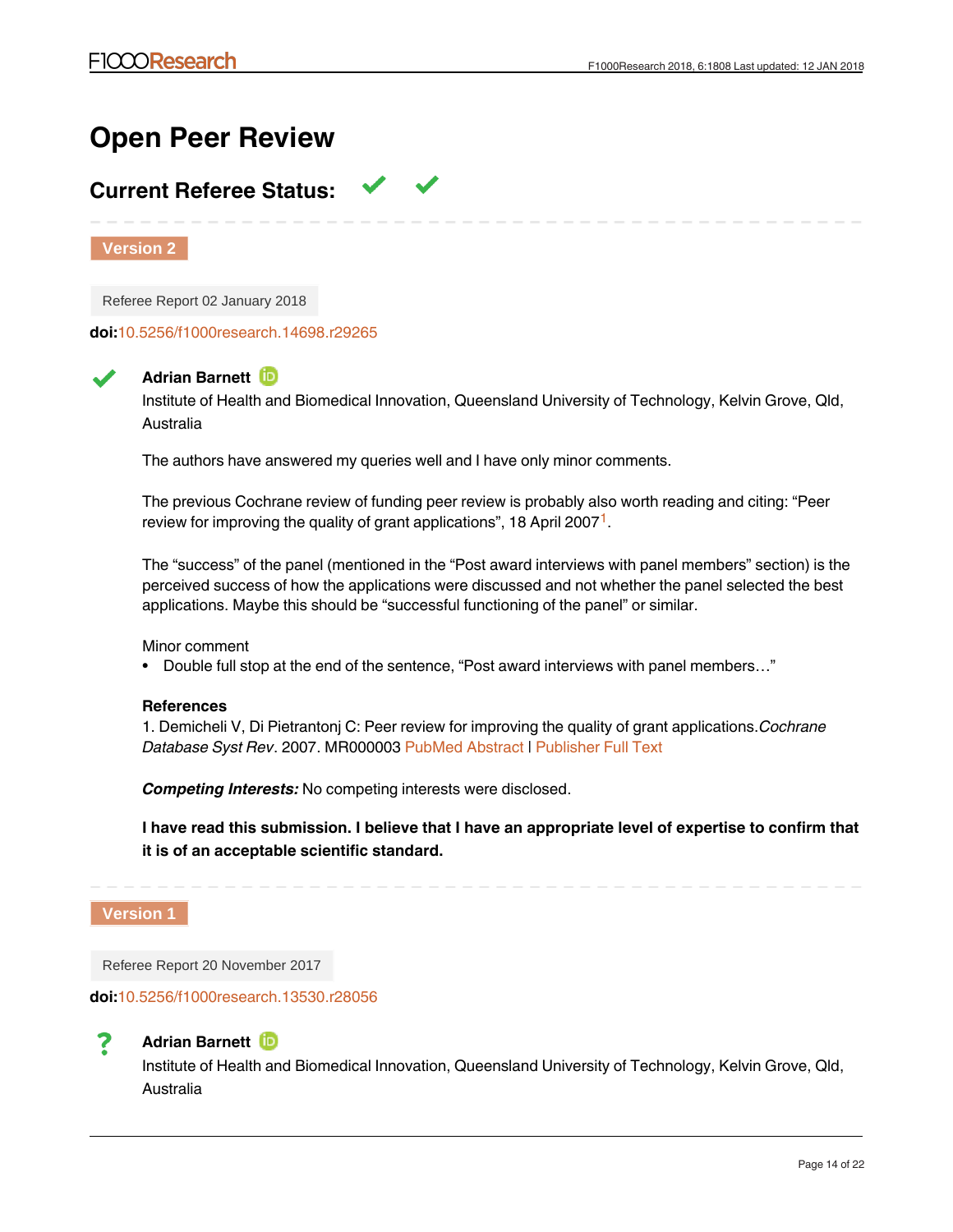It's good to read a thoughtful reflection on how peer review panels function given their importance for research. This study looked at a funding scheme that covered a range of fields and had an important aim of funding international groups to work on overseas aid projects.

It would be worthwhile citing the recent systematic review in this area (Guthrie *et al.,* 20[1](#page-15-0)7<sup>1</sup>), which includes some additional references that consider the question whether panel meetings are worth the additional costs compared with independent reviews.

The panel's gender split was nowhere near 50:50. This was commented on in the results in that it: "proved difficult given the relative paucity of women and African scientists in these three research areas." Part of the criteria for funding is "Support for female scientists", but the group organizing the panel is ironically not adhering to this. Taking part in a panel can benefit researchers as it is a tremendous way to learn how to write a good proposal. As Guthrie *et al* state, "Members of funding panels may also benefit directly from their membership." Hence not selecting women on the panel may just perpetuate the "paucity" of female scientists in this area and the funding agencies could be a key group for addressing this problem.

Was there any discussion of the funding line and how many proposals might be funded? This often shapes the discussion as if only a handful of proposals can be funded then the panels members know that only the very best will get funding.

The authors state: "There is evidence that pooling scores across a panel increases reliability compared to using scores produced by individuals' reviewers (Fogelholm *et al.*, 2012)" But the main conclusion of Fogelholm's paper was: "panel discussions per se did not improve the reliability of the evaluation."

What order were proposals discussed in? The order of the day can matter (e.g., reviewers being more alert in the morning), and ideally the proposals should be assessed in a random order to remove any long-term biases (e.g., from alphabetical ordering).

What feedback was given to applicants? This is an important part of the process and given that panels cost time and money to assemble it would be worth giving detailed feedback so that applicants can improve. A funding scheme that I was involved in gave audio transcripts of the panel meeting to applicants (Barnett *et al.,* [2](#page-15-1)015) <sup>2</sup>, which was greatly appreciated by applicants.

This point maybe outside the scope of the paper, but there is a great emphasis on "excellence" in this funding scheme, but "excellence" has little meaning in research as pointed out here: <https://www.nature.com/articles/palcomms2016105> <sup>[3](#page-15-2)</sup>, and the authors of that paper conclude that "soundness and capacity-building" are far better criteria.

Minor comments:

- Did any of the panel members also have applications being assessed?
- It would be useful to include a link to the funding scheme or a list of the winning proposals.
- I was surprised to read the Journal Impact Factors were used, given that they are a poor proxy the individual quality of papers.
- The authors state: "The peer review process is known to be influenced by the constitution of the panel with more deference between members of multi-disciplinary panels in which their expertise does not substantially overlap (Lamont & Huutoniemi, 2012), a finding which was confirmed by this

study. I did not read this as a major finding of this study and it was not highlighted in the results,  $\alpha$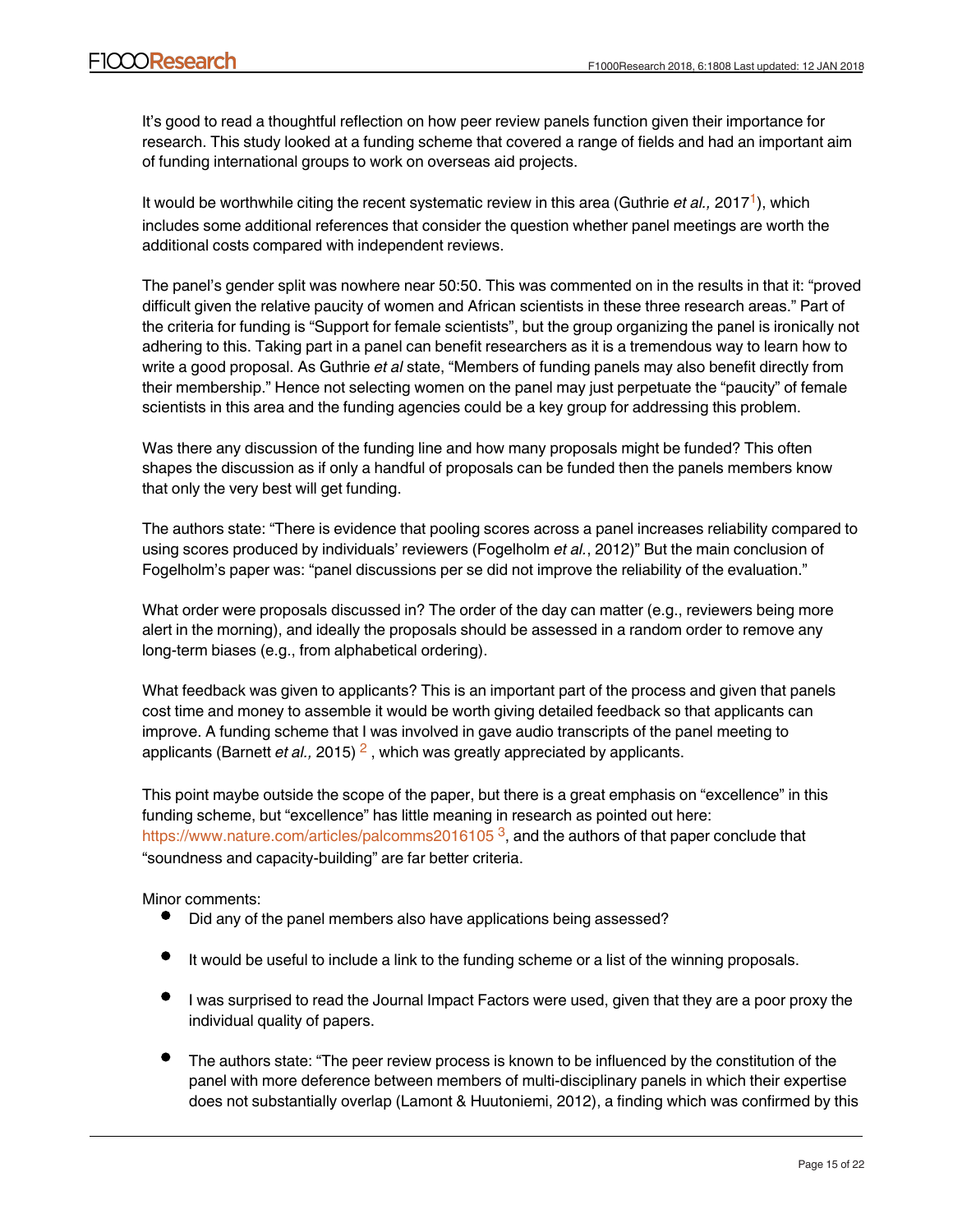study." I did not read this as a major finding of this study and it was not highlighted in the results, nor was there any formal analysis that covered this. I think this needs expanding in the results to make such a strong statement in the conclusion.

"There was also greater consensus among the panel regarding applications to be recommended or not recommended for an award" This finding was not shown in results.

# **References**

<span id="page-15-0"></span>1. Guthrie S, Ghiga I, Wooding S: What do we know about grant peer review in the health sciences?. *F1000Research*. 2017; **6**. [Publisher Full Text](http://dx.doi.org/10.12688/f1000research.11917.1)

<span id="page-15-1"></span>2. Barnett AG, Herbert DL, Campbell M, Daly N, Roberts JA, Mudge A, Graves N: Streamlined research funding using short proposals and accelerated peer review: an observational study.*BMC Health Serv Res* . 2015; **15**: 55 [PubMed Abstract](http://www.ncbi.nlm.nih.gov/pubmed/25888975) | [Publisher Full Text](http://dx.doi.org/10.1186/s12913-015-0721-7)

<span id="page-15-2"></span>3. Moore S, Neylon C, Paul Eve M, Paul O'Donnell D, Pattinson D: "Excellence R Us": university research and the fetishisation of excellence. *Palgrave Communications*. 2017; **3**. [Publisher Full Text](http://dx.doi.org/10.1057/palcomms.2016.105)

# **Is the work clearly and accurately presented and does it cite the current literature?** Partly

**Is the study design appropriate and is the work technically sound?**

Yes

**Are sufficient details of methods and analysis provided to allow replication by others?** Yes

**If applicable, is the statistical analysis and its interpretation appropriate?** Not applicable

**Are all the source data underlying the results available to ensure full reproducibility?** Partly

# **Are the conclusions drawn adequately supported by the results?**

No

*Competing Interests:* No competing interests were disclosed.

**I have read this submission. I believe that I have an appropriate level of expertise to confirm that it is of an acceptable scientific standard, however I have significant reservations, as outlined above.**

Author Response 18 Dec 2017

**imelda bates**, Liverpool School of Tropical Medicine, UK

**Response to Adrian Barnett**, Institute of Health and Biomedical Innovation, Queensland University of Technology, Kelvin Grove, Qld, Australia It's good to read a thoughtful reflection on how peer review panels function given their importance for research. This study looked at a funding scheme that covered a range of fields and had an

important aim of funding international groups to work on overseas aid projects.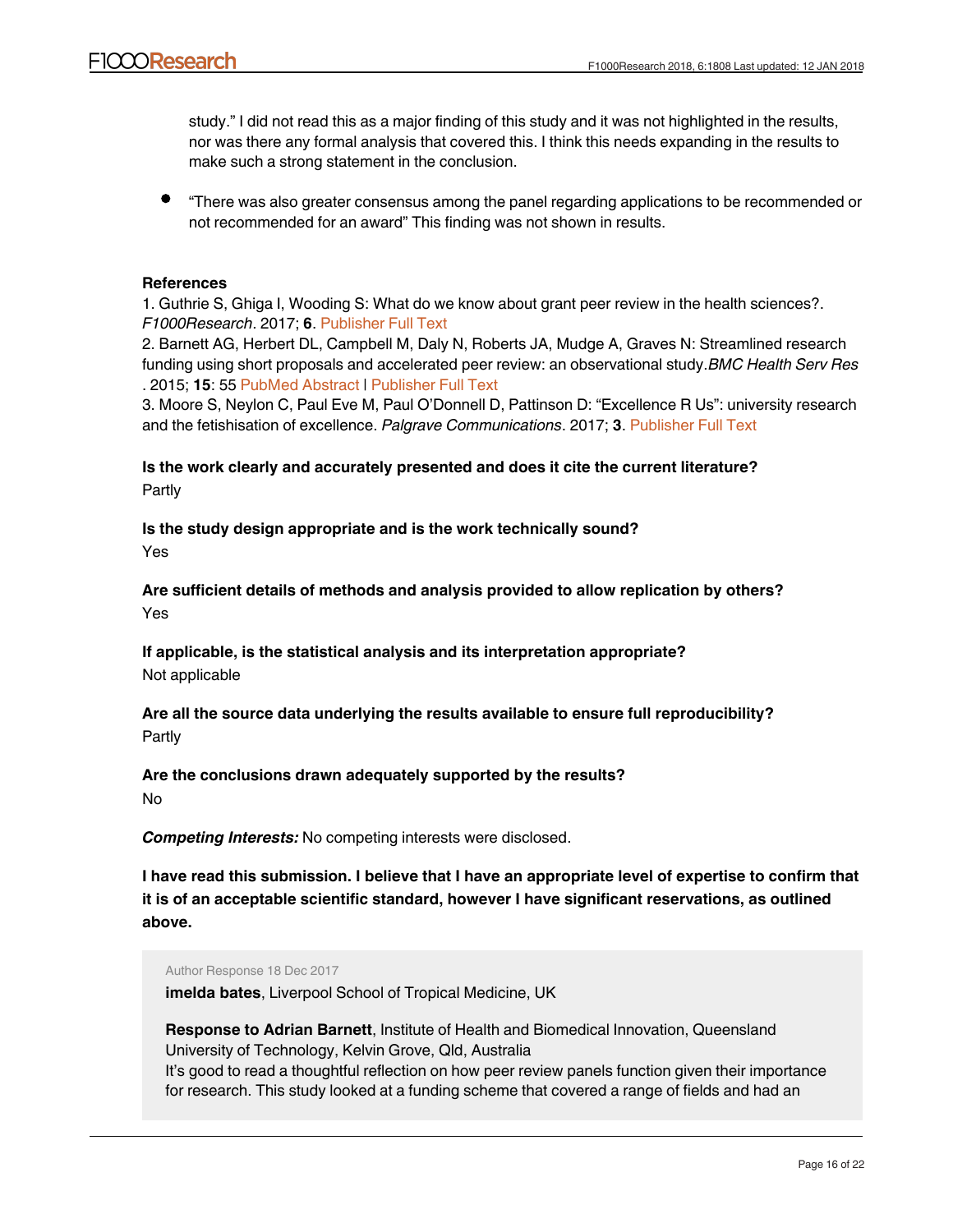important aim of funding international groups to work on overseas aid projects.

It would be worthwhile citing the recent systematic review in this area (Guthrie et al., 20[1](https://f1000research.com/articles/6-1808/v1#rep-ref-28056-1)7<sup>1</sup>), which includes some additional references that consider the question whether panel meetings are worth the additional costs compared with independent reviews.

**Response:** We agreed that this is a very relevant review and we have included some of its findings in the introduction and discussion sections. We too were surprised by the lack of evidence about the effectiveness of peer-review for guiding funding decisions and also the lack of thoughtful critique about the pros and cons of the process compared to other ways of making funding decisions. Hopefully the Guthrie *et a*l paper may start to stimulate a discussion, and then action, about more cost-effective ways to reach funding decisions.

The panel's gender split was nowhere near 50:50. This was commented on in the results in that it: "proved difficult given the relative paucity of women and African scientists in these three research areas." Part of the criteria for funding is "Support for female scientists", but the group organizing the panel is ironically not adhering to this. Taking part in a panel can benefit researchers as it is a tremendous way to learn how to write a good proposal. As Guthrie *et al* state, "Members of funding panels may also benefit directly from their membership." Hence not selecting women on the panel may just perpetuate the "paucity" of female scientists in this area and the funding agencies could be a key group for addressing this problem.

**Response:** We have expanded discussion of the gender make-up of the panel in the discussion, and the potential consequences for lack of diversity of perpetuating inequality, and we have also mentioned of the role of funders in helping to make this happen.

Was there any discussion of the funding line and how many proposals might be funded? This often shapes the discussion as if only a handful of proposals can be funded then the panels members know that only the very best will get funding.

**Response:** The scheme was specifically designed and budgeted to fund 10 consortia – we have made this clear in the introduction text.

The authors state: "There is evidence that pooling scores across a panel increases reliability compared to using scores produced by individuals' reviewers (Fogelholm *et al.*, 2012)" But the main conclusion of Fogelholm's paper was: "panel discussions per se did not improve the reliability of the evaluation."

**Response:** We have altered the wording to more closely reflect the conclusion of this paper

What order were proposals discussed in? The order of the day can matter (e.g., reviewers being more alert in the morning), and ideally the proposals should be assessed in a random order to remove any long-term biases (e.g., from alphabetical ordering).

**Response:** This is an important consideration which forgot to mention in the paper – the applications were not discussed in any particular order (e.g. alphabetically) and we have included a statement to explain this

What feedback was given to applicants? This is an important part of the process and given that panels cost time and money to assemble it would be worth giving detailed feedback so that applicants can improve. A funding scheme that I was involved in gave audio transcripts of the panel meeting to applicants (Barnett *et al.,* [2](https://f1000research.com/articles/6-1808/v1#rep-ref-28056-2)015) <sup>2</sup>, which was greatly appreciated by applicants. **Response:** This sounds like a great idea and would potentially be very helpful to applicants so we have stressed the need to improve the quality of feedback to applicants and mentioned audio

transcripts in the discussion.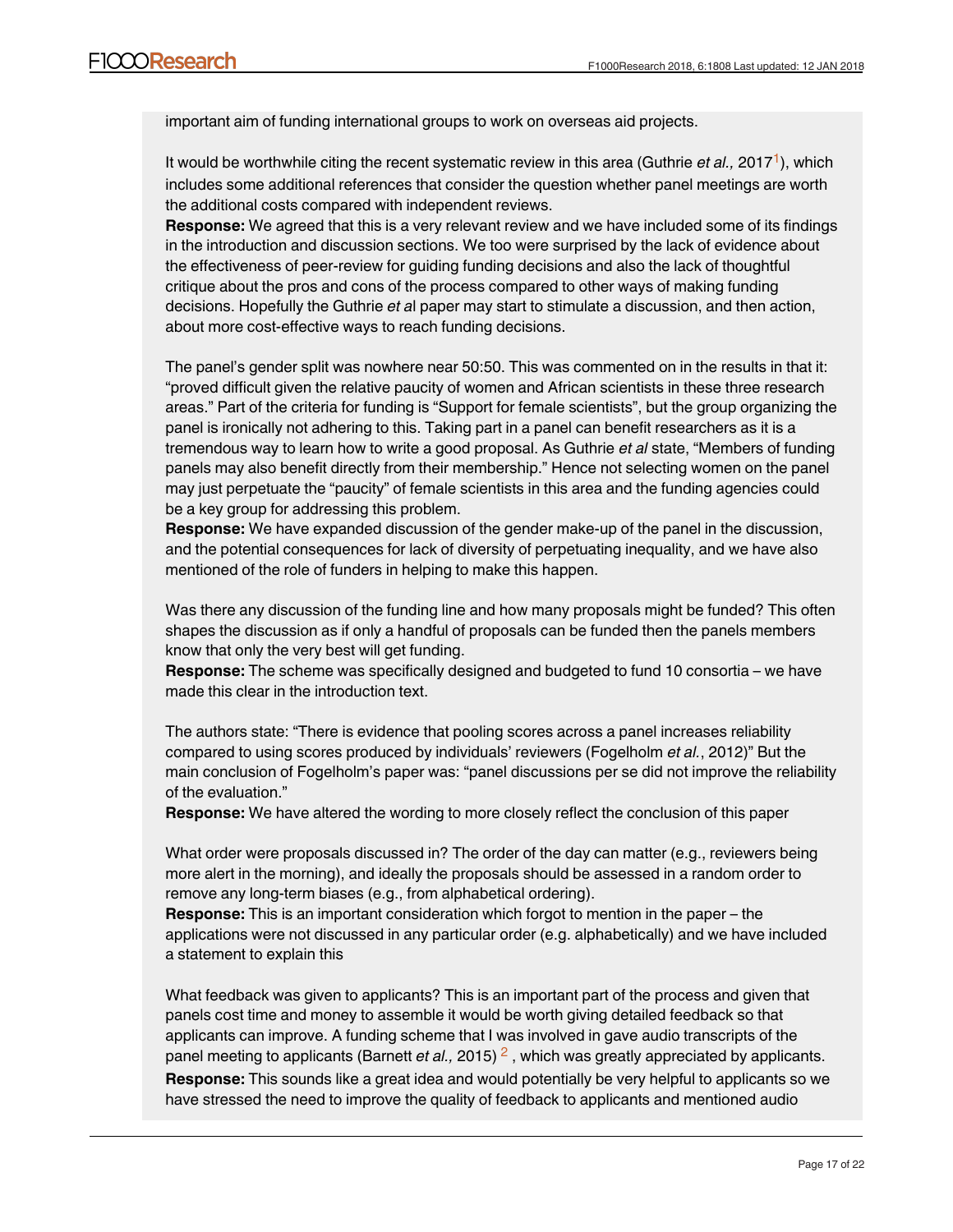transcripts in the discussion.

This point maybe outside the scope of the paper, but there is a great emphasis on "excellence" in this funding scheme, but "excellence" has little meaning in research as pointed out here: <https://www.nature.com/articles/palcomms2016105>  $^3$  $^3$ , and the authors of that paper conclude that "soundness and capacity-building" are far better criteria.

**Response:** We too are not comfortable with the idea of 'excellence' but this was the term used in the panel discussions. We have quoted the Nature reference you suggested in an attempt to encourage readers to think critically about this term in the context of research

Minor comments:

- Did any of the panel members also have applications being assessed?**Response:** there were a couple of occasions when members declared a conflict of interest because they had a connection with the applicants. They were not present in the room during discussions about these applications
- It would be useful to include a link to the funding scheme or a list of the winning proposals.
- **Response:** In our ethics application for this research we gave an undertaking to maintain anonymity for the particiaptns (i.e. members) so we are not able to provide details of the scheme
- I was surprised to read the Journal Impact Factors were used, given that they are a poor proxy the individual quality of papers.
- **Response:** We agree that impact factors are increasingly recognised as a poor proxy for quality but we have presented the observations as we noted them at the time.
- The authors state: "The peer review process is known to be influenced by the constitution of the panel with more deference between members of multi-disciplinary panels in which their expertise does not substantially overlap (Lamont & Huutoniemi, 2012), a finding which was confirmed by this study." I did not read this as a major finding of this study and it was not highlighted in the results, nor was there any formal analysis that covered this. I think this needs expanding in the results to make such a strong statement in the conclusion.
- **Response:** The original statement we included was inferred from some of the comments made by panel members during the interviews. However we recognise that an investigation of how multi-disciplinarity affects the review process was not an objective of this study and that the evidence to support this statement is not strong, so on reflection we have decided to remove it from the revised version.
- "There was also greater consensus among the panel regarding applications to be recommended or not recommended for an award" This finding was not shown in results.
- **Response:** We have expanded a couple of the sections to highlight findings that indicate greater consensus among panel members in round two. The relevant findings relate to a) less time needed to discuss each application and b) better consensus on a capacity strengthening focus.
- **Is the work clearly and accurately presented and does it cite the current literature?** Partly

**Are sufficient details of methods and analysis provided to allow replication by**

**Is the study design appropriate and is the work technically sound?**Yes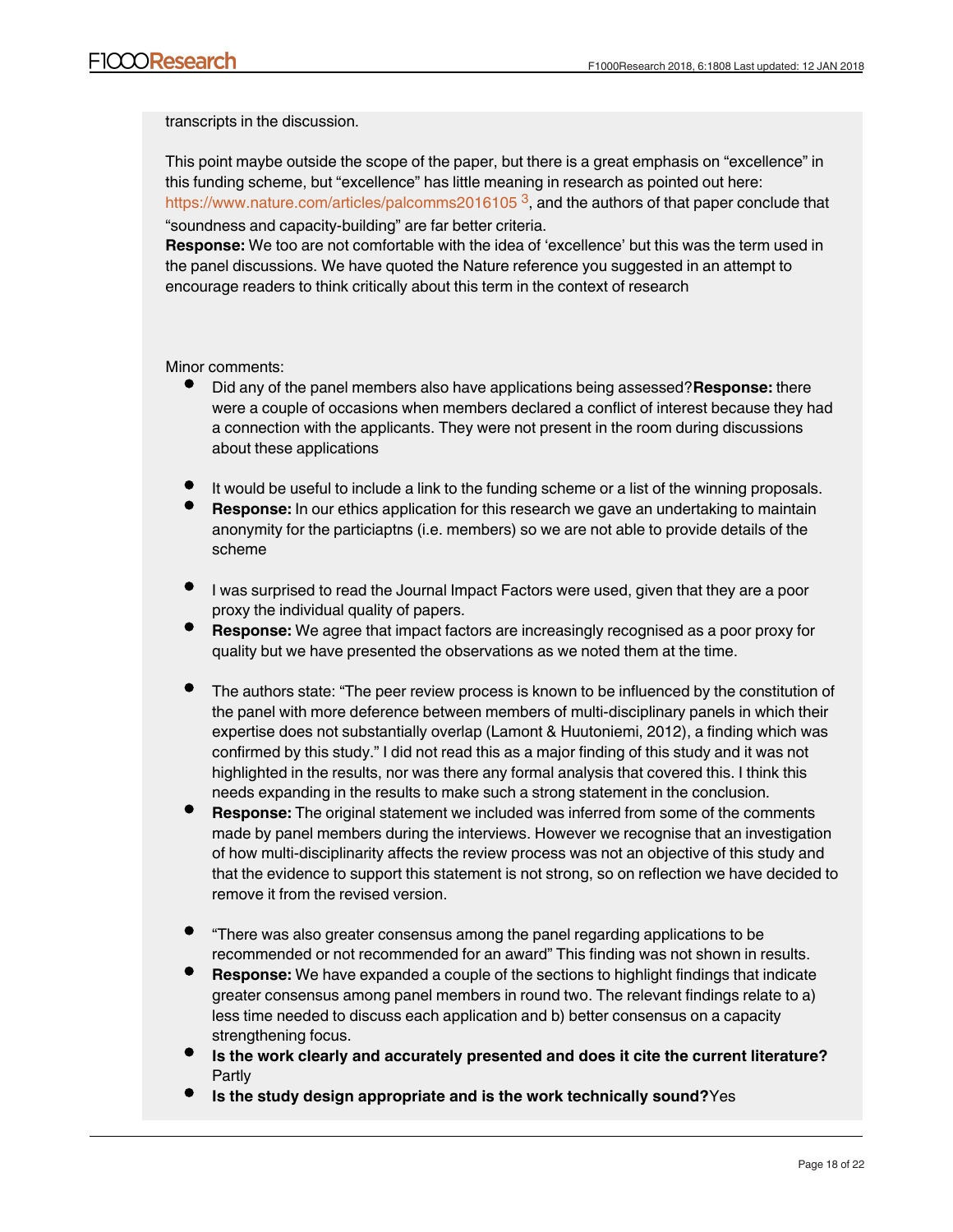- **Are sufficient details of methods and analysis provided to allow replication by others?**Yes
- **If applicable, is the statistical analysis and its interpretation appropriate?** Not applicable
- **Are all the source data underlying the results available to ensure full reproducibility?**Partly
- **Are the conclusions drawn adequately supported by the results?**No **References**
	- 1. Guthrie S, Ghiga I, Wooding S: What do we know about grant peer review in the health sciences?. *F1000Research*. 2017; **6**. [Publisher Full Text](http://dx.doi.org/10.12688/f1000research.11917.1)

2. Barnett AG, Herbert DL, Campbell M, Daly N, Roberts JA, Mudge A, Graves N: Streamlined research funding using short proposals and accelerated peer review: an observational study.*BMC Health Serv Res*. 2015; **15**: 55 [PubMed Abstract](http://www.ncbi.nlm.nih.gov/pubmed/25888975) | [Publisher Full Text](http://dx.doi.org/10.1186/s12913-015-0721-7)

3. Moore S, Neylon C, Paul Eve M, Paul O'Donnell D, Pattinson D: "Excellence R Us": university research and the fetishisation of excellence. *Palgrave Communications*. 2017; **3**. [Publisher Full Text](http://dx.doi.org/10.1057/palcomms.2016.105)

*Competing Interests:* none

Referee Report 03 November 2017

# **doi:**[10.5256/f1000research.13530.r26762](http://dx.doi.org/10.5256/f1000research.13530.r26762)



# **Yaso Kunaratnam**

UK Collaborative on Development Sciences (UKCDS), London, UK

This is a timely, well-written and important look at the under-researched area of evaluating peer review for multi-national consortia.

The rise in spend on global development research has meant that complex consortia models are increasingly being used, and the findings will be useful for funders to think about how they could improve effectiveness and practice in this area. A synthesis on the key findings and lessons learned (what works well e.g. pooling scores/what does not work well) would be really useful.

Setting up dual-purpose consortia to achieve scientific excellence and strengthen research capacity is a popular model, and I am not surprised to see tensions and conflicting views on which are more important. As the authors suggest, weighting would help assessment. I also think that research capacity experts could be on future peer review panels to address some of the gaps mentioned in levels of understanding on the topic.

The article highlights that multi-national dual-purpose consortia is a complex model to assess – it was interesting to see the number of areas that peer reviewers take into consideration in table 1. I could see a useful resource emerging to help funders prioritise. I agree that assessment criteria should prioritise areas most closely linked with the goals of the programme – it is a challenge however when there are so many considerations of interest to funders e.g. interdisciplinarity, equitable partnerships, ethics, research uptake/impact, sustainability of networks, expertise within the consortia to deliver on the dual-purpose.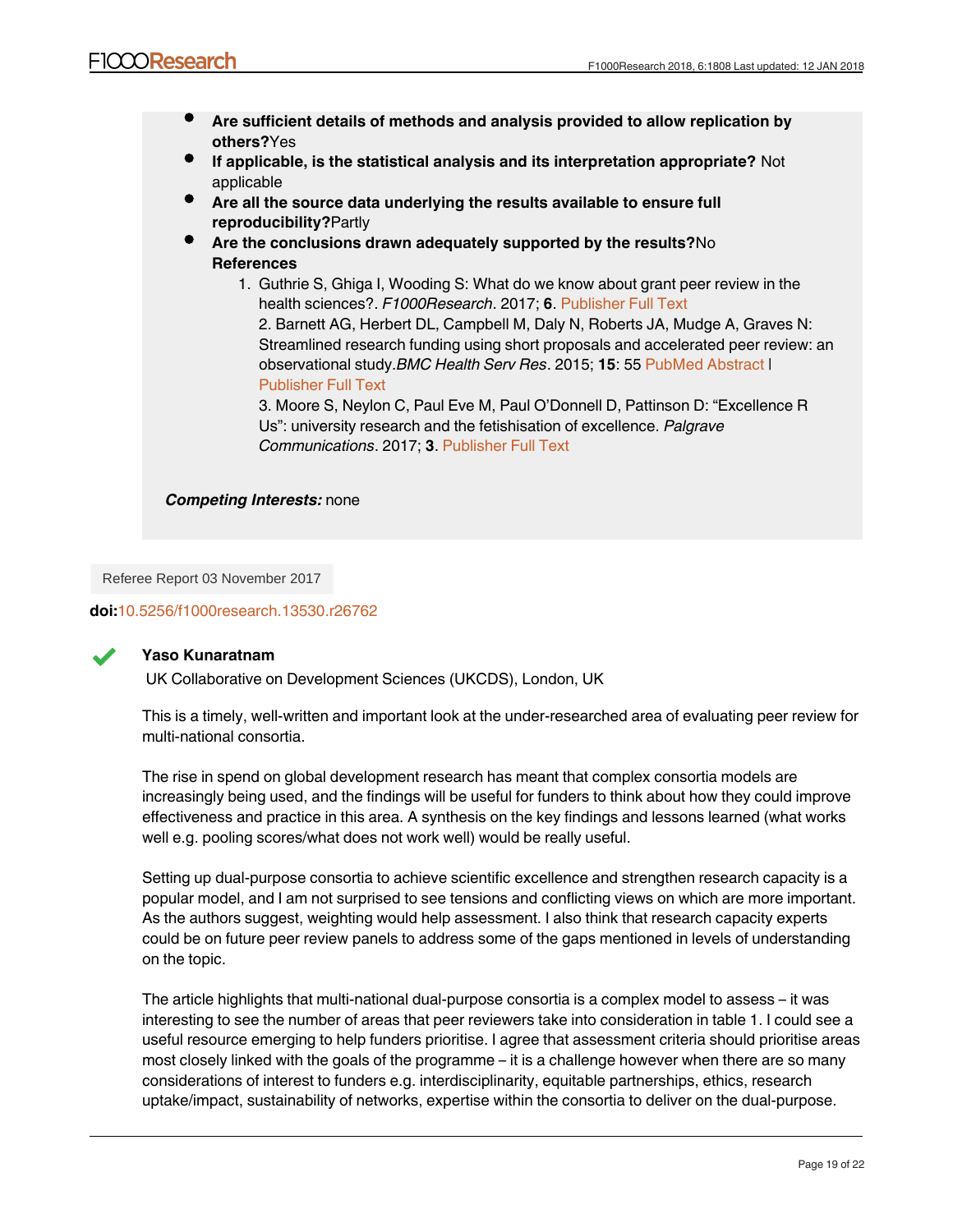The authors could suggest further research or work that is needed to improve peer review. It would be good to know how peer reviewers are sourced to help inform how to address gaps in the diversity of panels, and also look at the quality of assessment guidelines and how they could be improved, e.g. could they offer frameworks to assess quality that are evidence-based. Beyond peer review, a broader look at whether dual-purpose consortia are the right model for purpose or how they could be improved would be valuable.

The methodology is sound, with and limitations explained and ethical considerations approved. Recent and relevant literature is referenced.

Minor comments include:

- Intro para 4 sustainable research networks mentioned as a goal but there is no reference later in terms of assessment.
- Table 1 could include overall total for scientific strengths, capacity and other areas.
- 1st para under Discussion last sentence on Lamont & Huutoniemi, 2012, I did not quite understand.
- Links to the Swedish Research Council publication and statistical model would be useful, and funder assessment guidelines if they can be made accessible.

# **Is the work clearly and accurately presented and does it cite the current literature?** Yes

**Is the study design appropriate and is the work technically sound?** Yes

**Are sufficient details of methods and analysis provided to allow replication by others?** Yes

**If applicable, is the statistical analysis and its interpretation appropriate?** Not applicable

**Are all the source data underlying the results available to ensure full reproducibility?** Yes

**Are the conclusions drawn adequately supported by the results?** Yes

*Competing Interests:* No competing interests were disclosed.

**I have read this submission. I believe that I have an appropriate level of expertise to confirm that it is of an acceptable scientific standard.**

**Response to Yaso Kunaratnam**, UK Collaborative on Development Sciences (UKCDS),

Author Response 18 Dec 2017 **imelda bates**, Liverpool School of Tropical Medicine, UK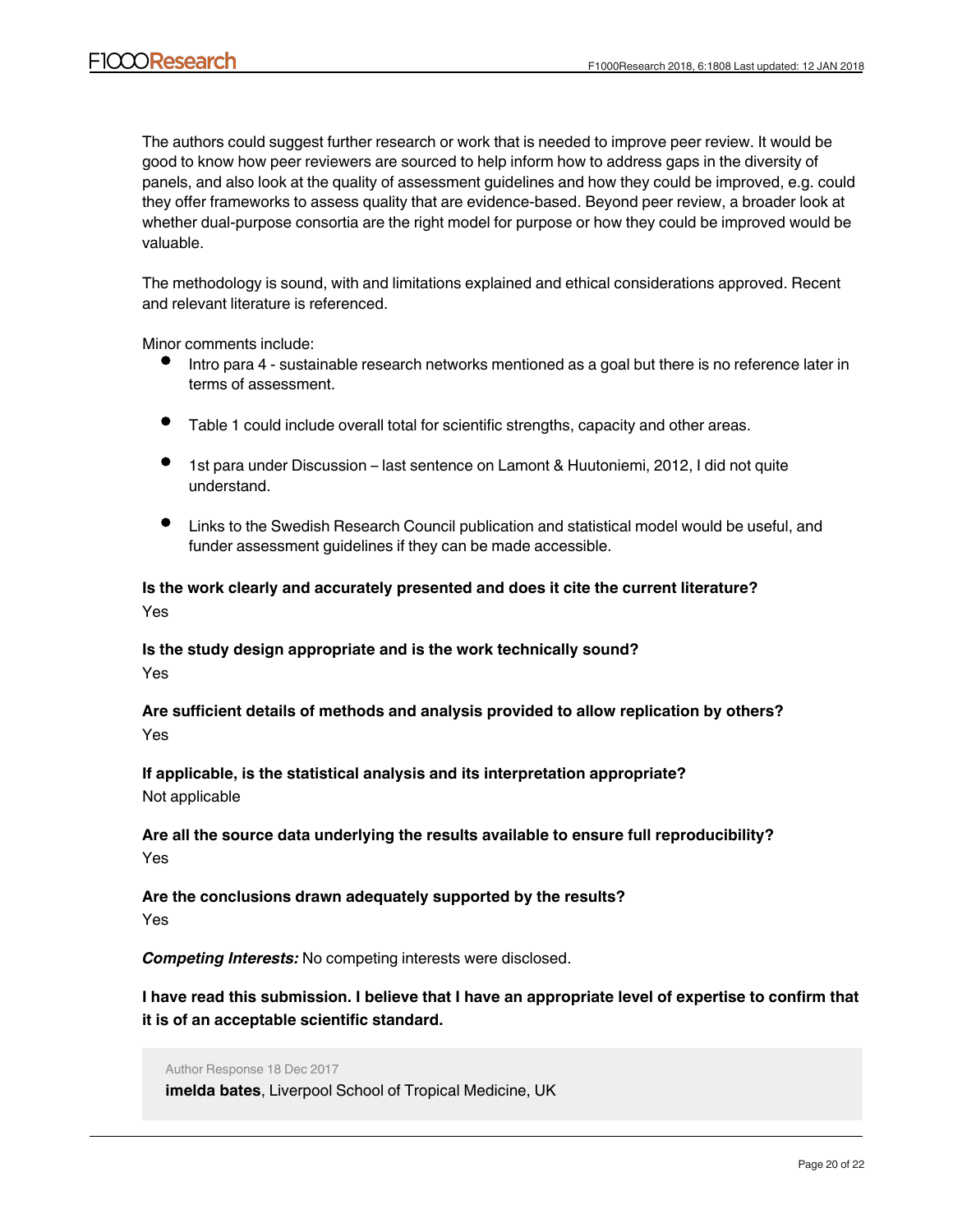**Response to Yaso Kunaratnam**, UK Collaborative on Development Sciences (UKCDS), London, UK

This is a timely, well-written and important look at the under-researched area of evaluating peer review for multi-national consortia.

The rise in spend on global development research has meant that complex consortia models are increasingly being used, and the findings will be useful for funders to think about how they could improve effectiveness and practice in this area. A synthesis on the key findings and lessons learned (what works well e.g. pooling scores/what does not work well) would be really useful.

Setting up dual-purpose consortia to achieve scientific excellence and strengthen research capacity is a popular model, and I am not surprised to see tensions and conflicting views on which are more important. As the authors suggest, weighting would help assessment. I also think that research capacity experts could be on future peer review panels to address some of the gaps mentioned in levels of understanding on the topic.

**Response:** We have now mentioned the need to include research capacity experts on future peer review panels

The article highlights that multi-national dual-purpose consortia is a complex model to assess – it was interesting to see the number of areas that peer reviewers take into consideration in table 1. I could see a useful resource emerging to help funders prioritise. I agree that assessment criteria should prioritise areas most closely linked with the goals of the programme – it is a challenge however when there are so many considerations of interest to funders e.g. interdisciplinarity, equitable partnerships, ethics, research uptake/impact, sustainability of networks, expertise within the consortia to deliver on the dual-purpose.

**Response:** We have indicated that, if confirmed by further studies, the approach used in table 1 might be useful to help funders prioritise

The authors could suggest further research or work that is needed to improve peer review. It would be good to know how peer reviewers are sourced to help inform how to address gaps in the diversity of panels, and also look at the quality of assessment guidelines and how they could be improved, e.g. could they offer frameworks to assess quality that are evidence-based. Beyond peer review, a broader look at whether dual-purpose consortia are the right model for purpose or how they could be improved would be valuable.

**Response:** It is clear that further work is needed to understand more about the peer review process such as how it compares to other models, and whether consortia are the right models. Although a detailed discussion about these topics is beyond the scope of this paper we have included a couple of references that deal specifically with evidence and research on this topic including a very recent systematic review (Guthrie, et al 2017; Barnett, et al 2015)

The methodology is sound, with and limitations explained and ethical considerations approved. Recent and relevant literature is referenced.

Minor comments include:

Intro para 4 - sustainable research networks mentioned as a goal but there is no reference later in terms of assessment.

**Response:** Networks were not discussed by the panel members and we have stated this in